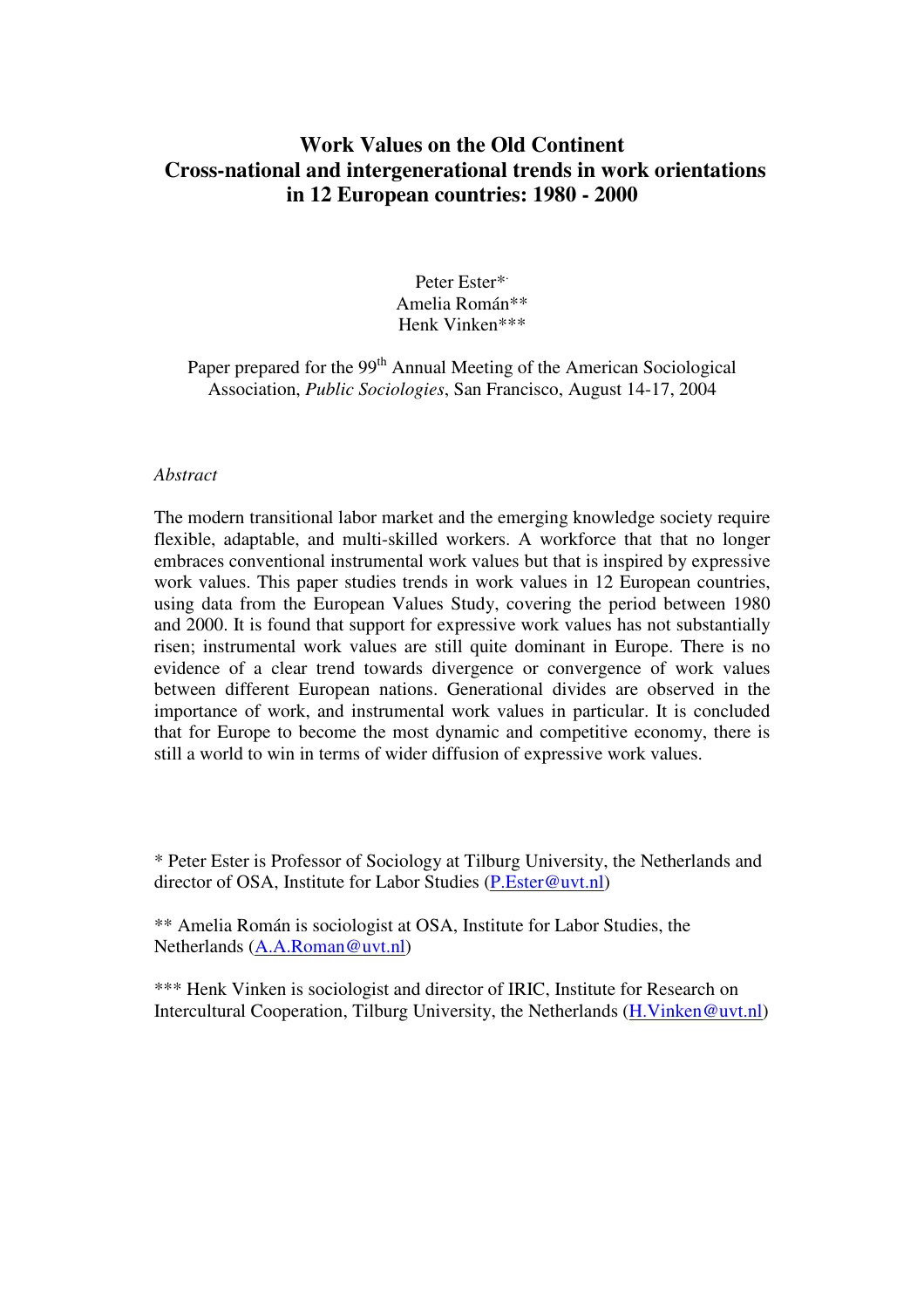### **Introduction: The transitional labor market and the de-standardization of the life course**

The meaning of work for Europeans had changed substantially in the last few decades. At least two complementary issues have generated this change: the rise of the transitional labor market and the increasing destandardization of life courses. The notion of the 'transitional labor market' has rapidly penetrated the vocabulary of both social scientists and policy-makers in understanding major developments in the domain of work and in conceptualizing major labor market problems (Van den Heuvel *et al*., 2001). In essence, this notion refers to how modern labor markets can ensure balanced relationships between work, care, education, and leisure and how smooth transitions to, on, and from the labor market can be facilitated. A guiding principle underlying the perspective of a transitional labor market is that in contemporary society combining work, household tasks, study, and leisure activities varies over the individual life course. A transitional labor market bridges the space between the domains of labor, care, education, and leisure and develops transitional combination scenarios for competing individual preferences (Muffels, 2001). The central idea of a transitional labor market - as developed by Günther Schmid of the Berlin Science Center (e.g. Schmid, 2000; Schmid & Gazier, 2002) - assumes that labor markets function better the more people are enabled to make smooth and pro-active transitions to, on, and from the labor market: "the borders between the labor market and other social systems have to become more open for transitory states between paid work and gainful non-market activities which preserve and enhance future employability" (Schmid, 2000: 223).

Making smooth transitions implies that employees can optimize their individual strategy of combining work, care, study, and 'free time'. Increasingly, these transitions vary over the individual life course and life cycle and vary between individuals. These variations pertain to what sociologists depict as a major social and cultural trend: the change from a standard biography to an individualized or free-choice biography in late modernity. The de-standardization of the life course is embodied in the phenomenon that individuals reflect upon and choose the combination of work, care, education or leisure that best suits their personal situation, ambition, and capacities. Under the influence of far-reaching processes of individualization, the personal life course becomes increasingly diversified and subject to personal values, choices, and preferences (Diepstraten *et al*., 1998; Du Bois-Reymond & de Jong-Gierveld, 1993; Liefbroer & Dijkstra, 2000). The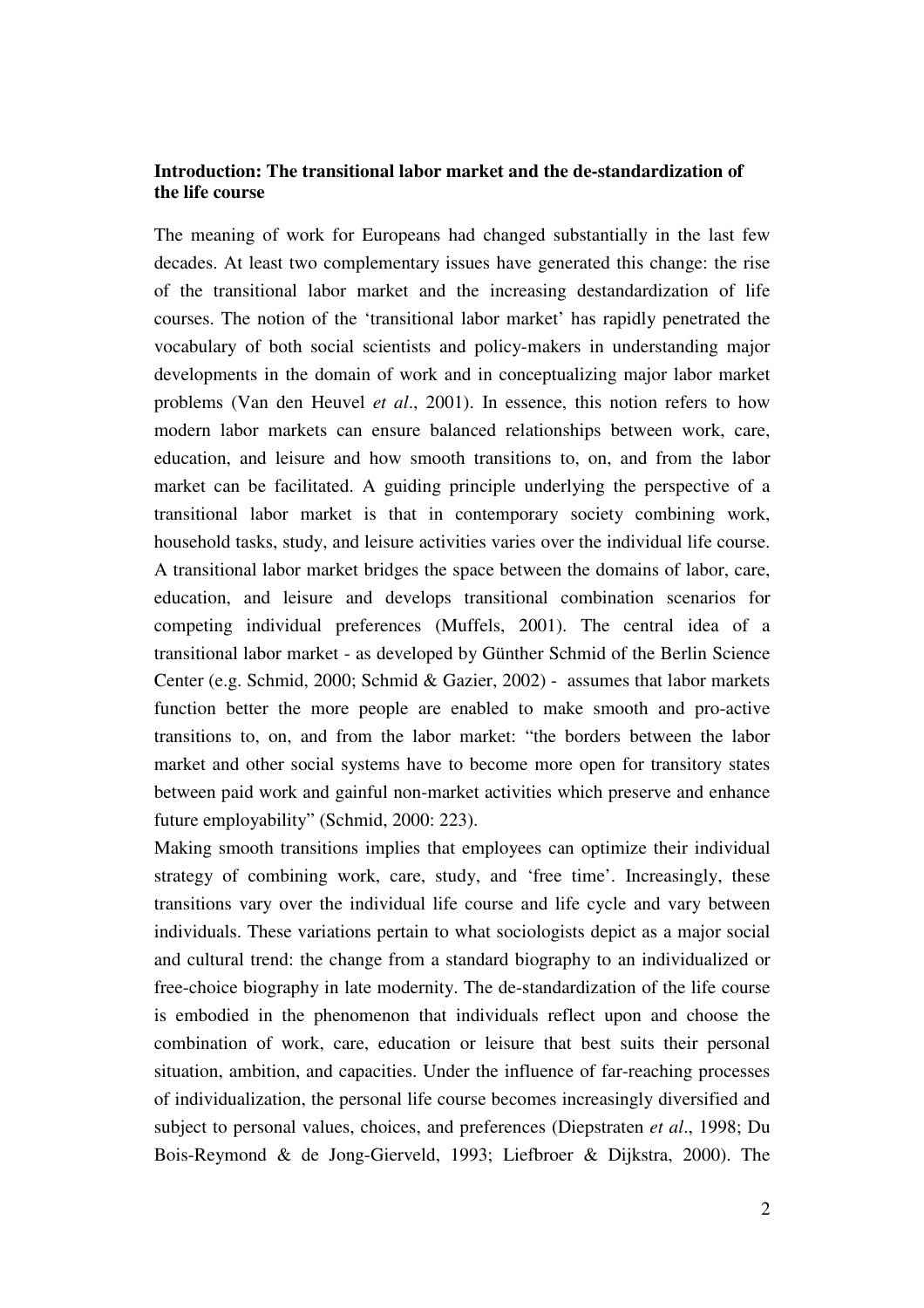standard 'common' biography in the last quarter of the previous century became subject to erosion, opening the way for a de-standardized biography in which people are required to project their own life course, plan their own future, reflect on different options, and think about the consequences of choices (Vinken *et al.*, 2002, Vinken *et al.*, 2003). 1 In other words, new competences, biographical competences, are called for.

The required competences closely relate to work expectations and work values. Today, the modern worker is not only expected to be a flexible and employable employee with a keen eye for maintaining and advancing his or her core skills, but is also obliged to strongly invest in the home front (both as partner and as parent), to take a substantial part of the household and care tasks, to keep up with the relational network, and to build up a varied and distinct leisure repertoire. These highly pressured societal and self-expectations often leave the modern individual with feelings of stress and underachievement: all tasks and activities compete for time with one another. Moreover: unlike in pre-modern societies, the boundaries between work, care, and leisure are subject to erosion and lead to broadly experienced feelings of pressure to meet with diverging expectations (Ester & Vinken, 2001). The permanent search for excellence has its personal price. The transitional labor market aims at addressing this social problem by employment arrangements that meet with these time constraint problems. Employees are asked to be more flexible, employable, and to be more motivated by intrinsic work values, which stress personal development, life-long learning, autonomy, and achievement. They need to advance and maintain both 'hard' and 'soft' skills. Employees on their part struggle with finding the right balance between work, care, education, and leisure. This struggle has a different meaning though, not only for different individuals but it also varies over the individual life course. It is precisely at this point that the transitional labor market approach comes in by aiming at facilitating individual transitions to, on, and from the labor market. But it also assumes a new mindset of the employee: in a post-industrial serviceoriented knowledge economy, with a strong emphasis on flexibility, employability, and transition willingness, mere instrumental or conventional work values are no longer sufficient to do the job but have to be augmented by expressive work values which stress personal development, life-long learning,

 $1$  The issue of the choice biography is not so much the issue of free choice and that people freely make their own personal choices leading to highly individualized life course trajectories, but that people will have to acquire competences to reflect on their own life course and take responsibility for their life course. This might still lead to well-defined patterns of life course trajectories (Vinken *et al.*, 2003).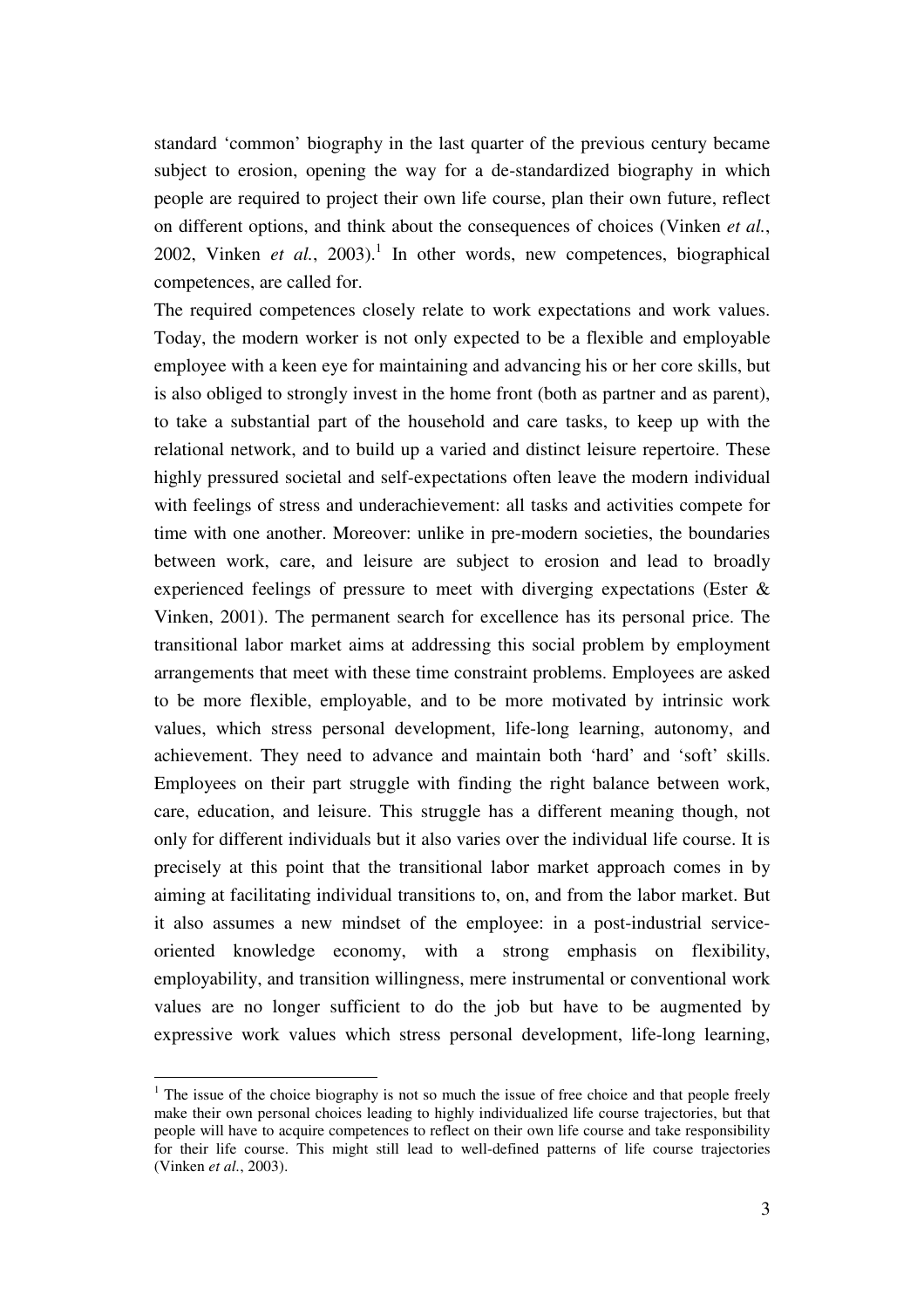autonomy, and achievement. This means that the cultural factor as embedded in fundamental work values becomes a prominent factor on the labor market. It also means that competitive economies will have to make sure that their workforces are willing to embrace expressive work values. Economies that stick to conventional instrumental work values are likely to face non-competitiveness and serious problems in the area of innovation, flexibility, employability, and transition willingness. Here we arrive at the main issue to be addressed in this paper: do European societies differ in fundamental work values and is transition willingness related to values in the domain of work? Which society in Europe stands out from other societies in terms of a different profile of work values? In the following we shortly address the issue of work values somewhat further and will reveal the central research focus followed in this paper.

### **Work values and research focus**

Many attempts have been made by social scientists to map different values and different value structures across cultures (Roe & Ester, 1999; Super & Šverko, 1995; Vinken *et al.*, in press). Hofstede (2001) points at basic values such as power distance, individualism versus collectivism, femininity versus masculinity, and uncertainty tolerance versus uncertainty avoidance. Schwartz (1994) differentiates values in terms of autonomy versus embeddedness, egalitarianism versus hierarchy, and harmony versus mastery. Work values are specific expressions of general values in the work setting and can be "ordered by their importance as guiding principles for evaluating work outcomes and settings, and for choosing among different work alternatives" (Ros *et al.*, 1999: 54). In this sense work values are more specific then general basic values. It is important to note that in modern society work values are typically considered as *salient*, *basic*, and *influential*. 2 The importance of the work role in many cultures makes work values into core values that take a cardinal position in the overall pattern of values (Roe & Ester, 1999).<sup>3</sup> A classic distinction in the domain of work values is the one between instrumental (or extrinsic) and expressive (or intrinsic) work values (England & Ruiz Quintanilla, 1994; Van den Elzen, 2002; Zanders 1987, 1993). This distinction, as we will see, directly relates to the issue whether Western societies - and the Netherlands in particular - are indeed favoring work values that

 $2$  This is clearly demonstrated by research on 'work centrality' as carried out in the context of the 'Meaning of Work Study' (England, 1991) as well as the 'Work Importance Study' (Super & Šverko, 1995).

<sup>&</sup>lt;sup>3</sup> The authors propose a generic work values model at three levels (society, group/organization, individual) with three assumed (vertical and horizontal) links: general values, work values, and work activities (Roe & Ester, 1999).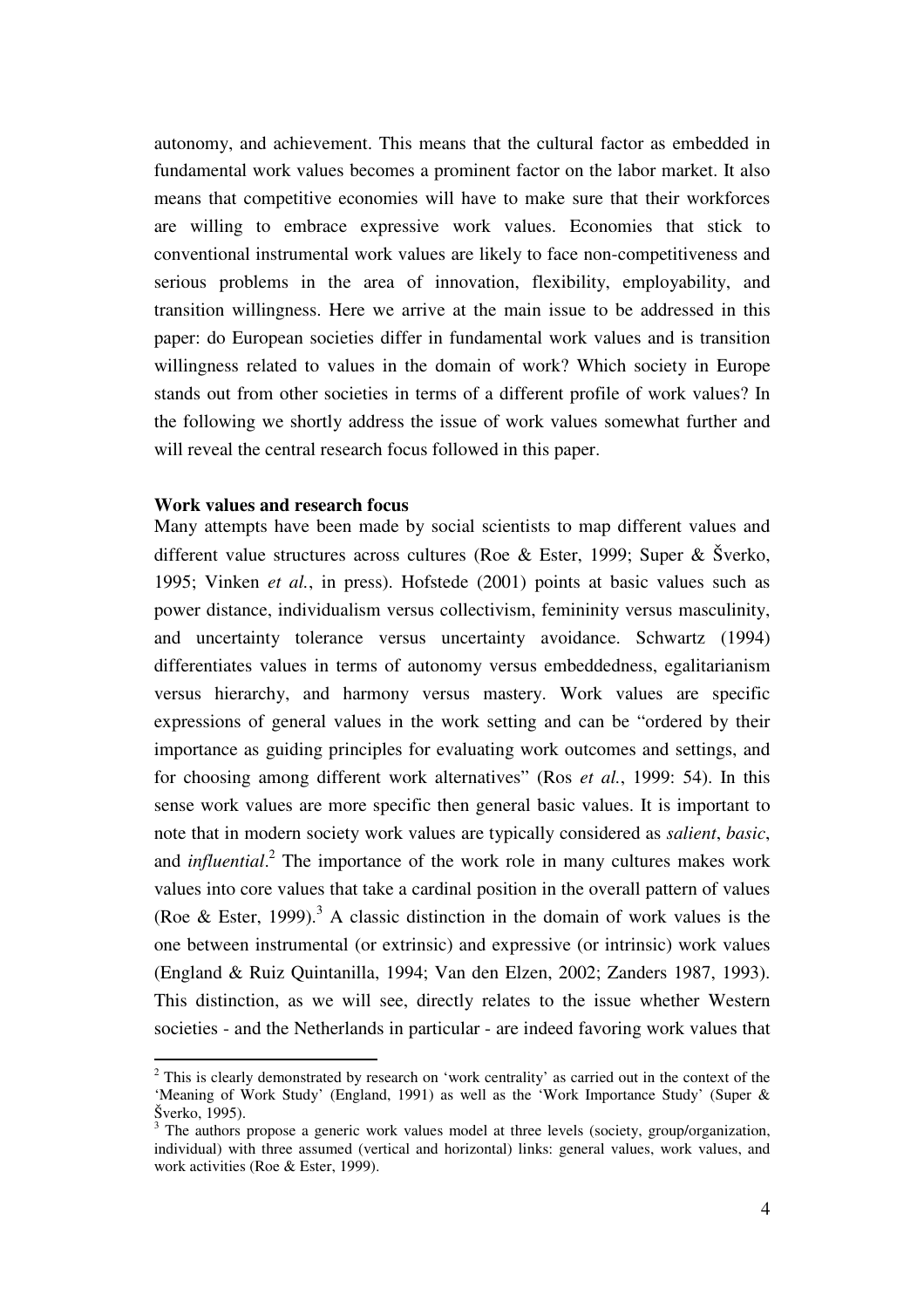reinforce flexibility, employability, self-development, achievement, and transitional willingness. *Instrumental work values* can be defined as conventional or traditional values which prioritize security over other aspects of work, i.e. work is primarily seen as necessary for providing one's livelihood, and which underline the importance of material job features such as good pay, comfortable working times and vacation arrangements, protection, and the absence of work stress. *Expressive* work values are defined as values that emphasize non-material or postmaterialist job characteristics such as the possibility of personal development, achievement and autonomy, having a say in the work organization, being able to take initiative, and having an interesting, responsible and challenging job. "Intrinsic work values directly express openness to change - the pursuit of autonomy, interest, growth, and creativity in work. Extrinsic work values express conservation of values; job security and income provide workers with the requirements needed for general security and maintenance of order in their lives" (Ros *et al.*, 1999: 55). Employees stressing instrumental or extrinsic work values attach a different meaning to the importance of work. Instrumental work values focus on "the security of the for grantedness", expressive work values stress "the ethic of self-development". It has to be added, though, that different meanings do not per definition imply that these work values are mutually exclusive or unrelated. 4 Employees may very well support both instrumental and expressive work values.<sup>5</sup> "The emerging emphasis on expressive work values does not mean that instrumental values are rejected or denied. On the contrary, such qualities are, to large publics, still highly relevant" (Halman, 1999: 41). Nevertheless, it can be argued that particularly in a service-oriented network economy that emphasizes flexibility, employability, and the willingness to make transitions, the wide diffusion of expressive work values is a sociological and cultural advantage.<sup>6</sup> The more the workforce in a nation supports expressive work values, the better it is mentally equipped to be competitive and innovative in a globalizing, flexible economy, and to adjust to and profit from a transitional labor market. The 'new employee' will embrace expressive work values, whereas the 'traditional employee' will rather exclusively support instrumental work values.

<sup>4</sup> Van den Elzen (2002: 75) found a Pearson correlation of .37 between conventional and expressive work values (based on the 1990 module of the European Values Study).<br><sup>5</sup> In their study of Dutch people's expectations of future developments in the domain of work,

Ester & Vinken (2001) observed a continuous emphasis on both instrumental and expressive work values. Apparently, the emphasis on expressive values is not at the cost of instrumental values.

<sup>6</sup> Ros *et al*. (1999), for instance found that intrinsic expressive work values are positively correlated with openness to change, whereas extrinsic instrumental work values are negatively correlated.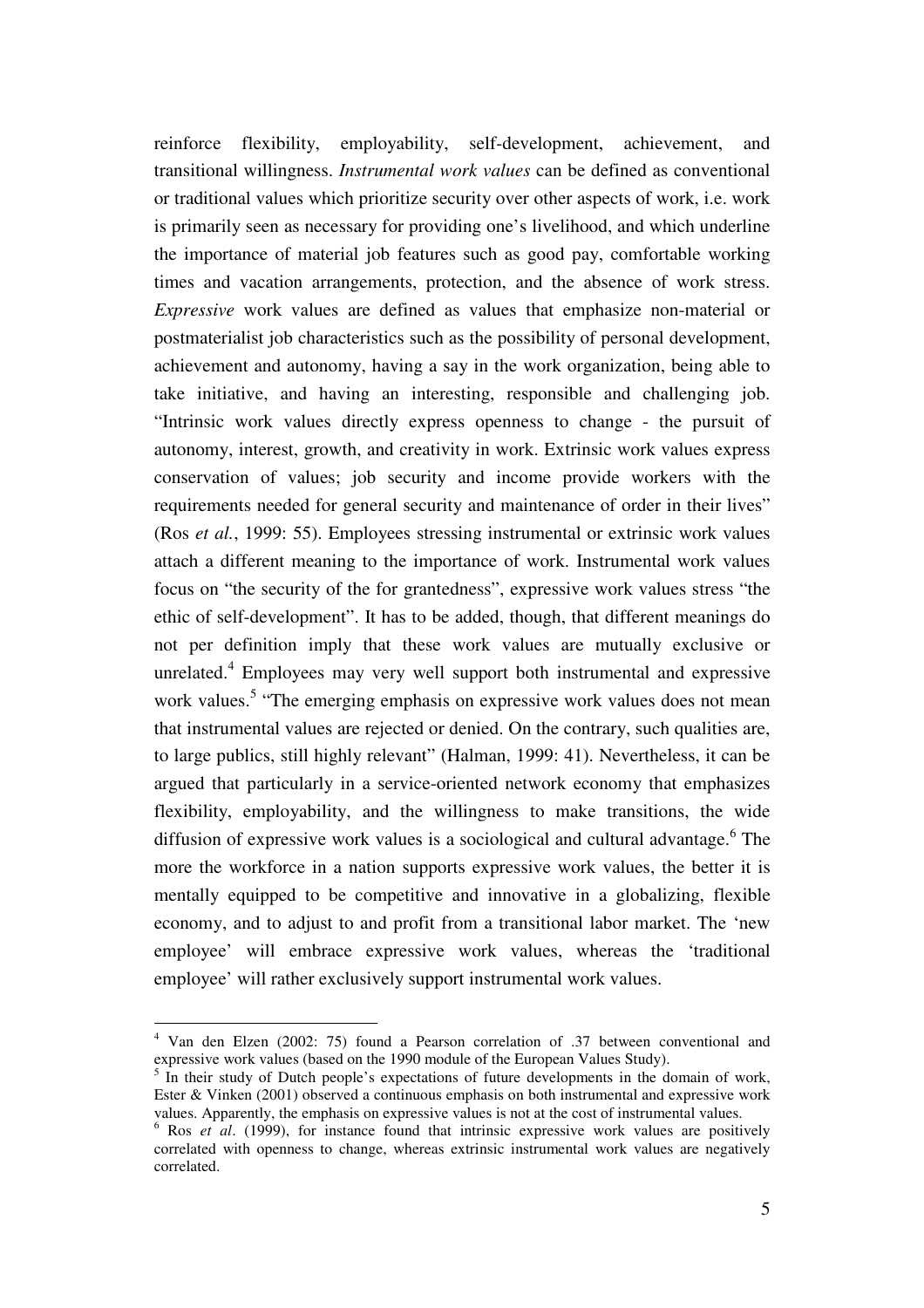#### **Data and methodology**

In this paper we want to empirically analyze trends in both instrumental and expressive work values, as well as related work attitudes (such as centrality of work) in Europe. One of the major studies in the social sciences on cross-national values and value shifts is the *European Values Study*, a study currently consisting of three waves (1981, 1990, and 1999/2000), including almost all European countries and reserving a central place for work values and other work-related attitudes, opinions, and perspectives (cf. Arts et al., 2003).<sup>7</sup> The three waves from the *European Values Study* (EVS) will be used in this paper. In analyzing these encompassing data sets we aim at answering the fundamental questions whether expressive work values are on the rise in Europe, and whether observable trends in work values tend to converge in European societies. Moreover, we will zoom in on work values of the youngest generation compared to those of older generations. The main reason for this is that young people in particular will have to shape the future knowledge economy and transitional labor market (Vinken *et al.*, 2002). The question then becomes important, even crucial, whether European youth (broadly defined) are supporting work values (and work attitudes) that are conducive to a knowledge society and the idea of a transitional labor market.

#### **Findings**

### *Instrumental work values*

We defined instrumental work values as conventional or traditional values which prioritize security over other aspects of work, i.e. work is primarily seen as necessary for providing one's livelihood, and which underline the importance of material job features such as good pay, comfortable working times and vacation arrangements, protection, and the absence of work stress. A factor analysis of the 1999 data showed a strong dimension indicating instrumental work values across Europe.<sup>8</sup>

 $7$  For full methodological details on the European Values Study see: http://www.europeanvalues.org

 $8$  This dimension (Eigenvalue of 1.39; explained variance of 9.3%) contains the following jobaspects (loadings between brackets): 'good hours' (.71), 'generous holidays' (.69), 'good pay'  $(0.59)$ , 'not too much pressure' (.59), 'good job security' (.53), 'good chances for promotion' (.42), and 'a job respected by people in general' (.31). Reliability analysis resulted in a Cronbach's alpha of .72.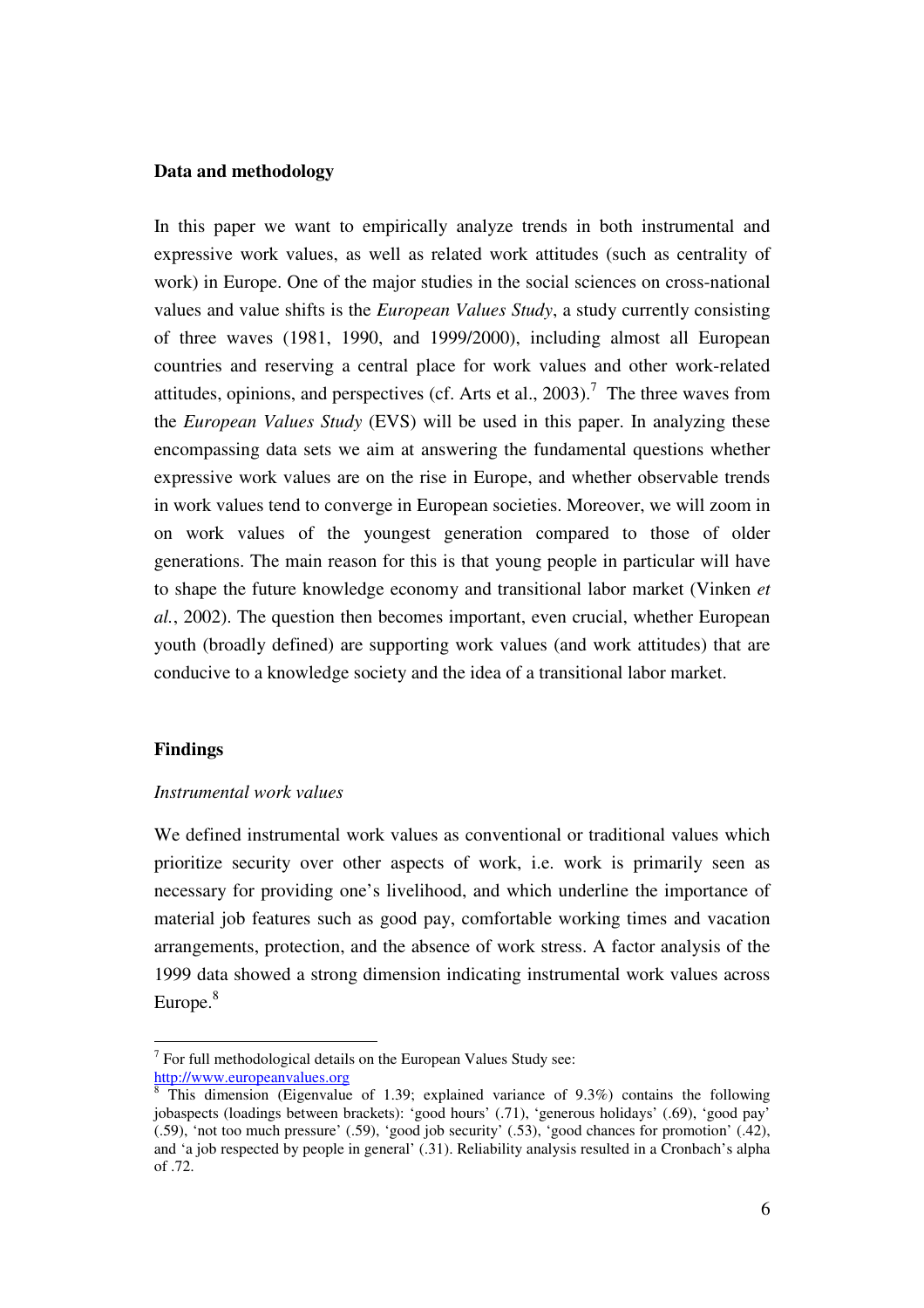### (Table 1 here)

Table 1 provides one overarching view of a diverse set of results. It shows the mean scores and standard deviations per country for the three waves of the EVS study. This allows us to draw conclusions on the absolute scores of instrumental work values adherence in a given country. As the scores are means on a scale ranging from 0 to 1 and as they are standardized across countries, we may perceive the mean scores as a proportional score (e.g., a score of 0,34 on a given item equals 34% of public support on this item) and compare these figures with the ones in other countries. Data show that in 1999 in many European countries instrumental work values are supported by almost a third to one half of the population in these countries. In Italy, Northern Ireland, and Ireland the support is stronger with around 60% of their populations backing the importance of instrumental work values. The Netherlands is no exception with scores in between most European countries with a 40% adherence to instrumental work values. Equal levels (with a maximal difference of five percent points) are found in Belgium, Austria, East and West Germany, Sweden, and Finland. Lower levels (more than five percent points below 40%) are found in France and Denmark. Higher ones (more than five percent points higher than 40%) are, as stated, seen in Italy and the two Irelands but also in Spain, Portugal, Great Britain, and Iceland. All in all, we may conclude that at the brink of the third millennium instrumental work values still have the support of a considerably sized minority in Europe. People still highly value the material aspects and revenues of work.

The longitudinal nature of the data also allows us to assess the trends in support for these values over time per country and compare these trends within a given country with the same trend in other countries. We can see, for instance, that over the last twenty years of the  $20<sup>th</sup>$  century the popularity of instrumental work values increased slightly from 39% in 1981, 42% in 1990 to 46% in 1999. In France, the Netherlands, Spain, Belgium, Great Britain, Austria, and Sweden the rise over the last 20 years was modest. A much sharper rise is notable in Italy, the two Irelands, and Iceland, which are also countries with a higher than average level of support for instrumental work values at the end of the previous century. If we compare the changes in the last two decades with the ones in the last decade, the pattern is not simple and straightforward. In Italy change is linear with a sharp rise in the adherence to instrumental work value between 1980 and 1990 and even more so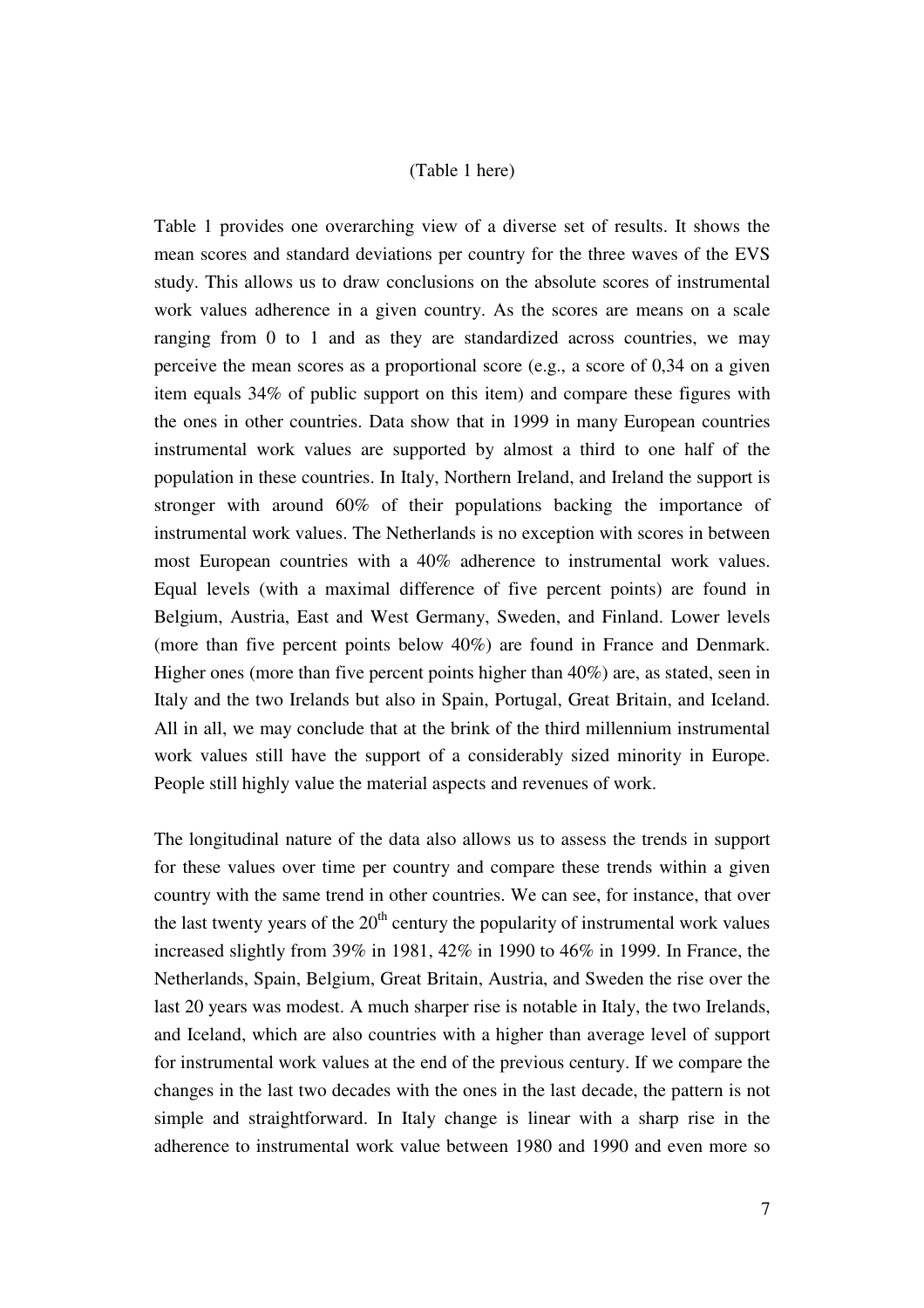between 1990 and 1999. If we look at Northern Ireland and Ireland this rise is typical only for the last decade of the  $20<sup>th</sup>$  century, the period of rapid modernization of these countries. In Iceland the increase in support for instrumental work values was in the 1980s. After that decade the increase slowed down impressively. The Netherlands is comparable to Sweden in this respect. In both countries the level of support rose in the 1980s and declined again in the 1990s. Only modest change is found in France, Belgium, Denmark, and Germany, with France and Belgium showing a very modest decline in the 1980s and increase in the 1990s and with Denmark and Germany showing a modest but steady decline in the support for instrumental work values in both decades. We may conclude that at the end of the  $20<sup>th</sup>$  century levels of support for instrumental work values, with some exceptions, are quite comparable in Europe, but that the development pathways to these more or less equal levels reflect diversity.

This conclusion is supported by the last figure in table 1, presenting the standard deviation of the 12 countries, part of all three waves of EVS. This standard deviation refers to the country level (the other standard deviations refer to data at the individual level within countries or, as the totals show, in all countries). This figure tells us most directly whether or not we are dealing with divergence or convergence between countries concerning value support. As can be observed, hardly any change towards overall divergence or convergence took place in the 1980s (deviation score developed from 0,07 to 0,08). In the 1990s there is a very modest trend towards divergence in instrumental work values in Europe (from 0,08 to 0,11). This trend is probably mostly due to the more explicit changes taking place only in Italy and the Irish countries. The trend is so modest, that for most of Europe we can conclude that there is neither divergence nor convergence of instrumental work values.

#### *Expressive work values*

We now turn to trends in expressive work values Expressive work values were described above as values that emphasize non-material or postmaterialist job characteristics such as the possibility of personal development, achievement and autonomy, having a say in the work organization, being able to take initiative, and having an interesting, responsible, and challenging job. These values are also labeled as intrinsic work values, values that express an openness to change, the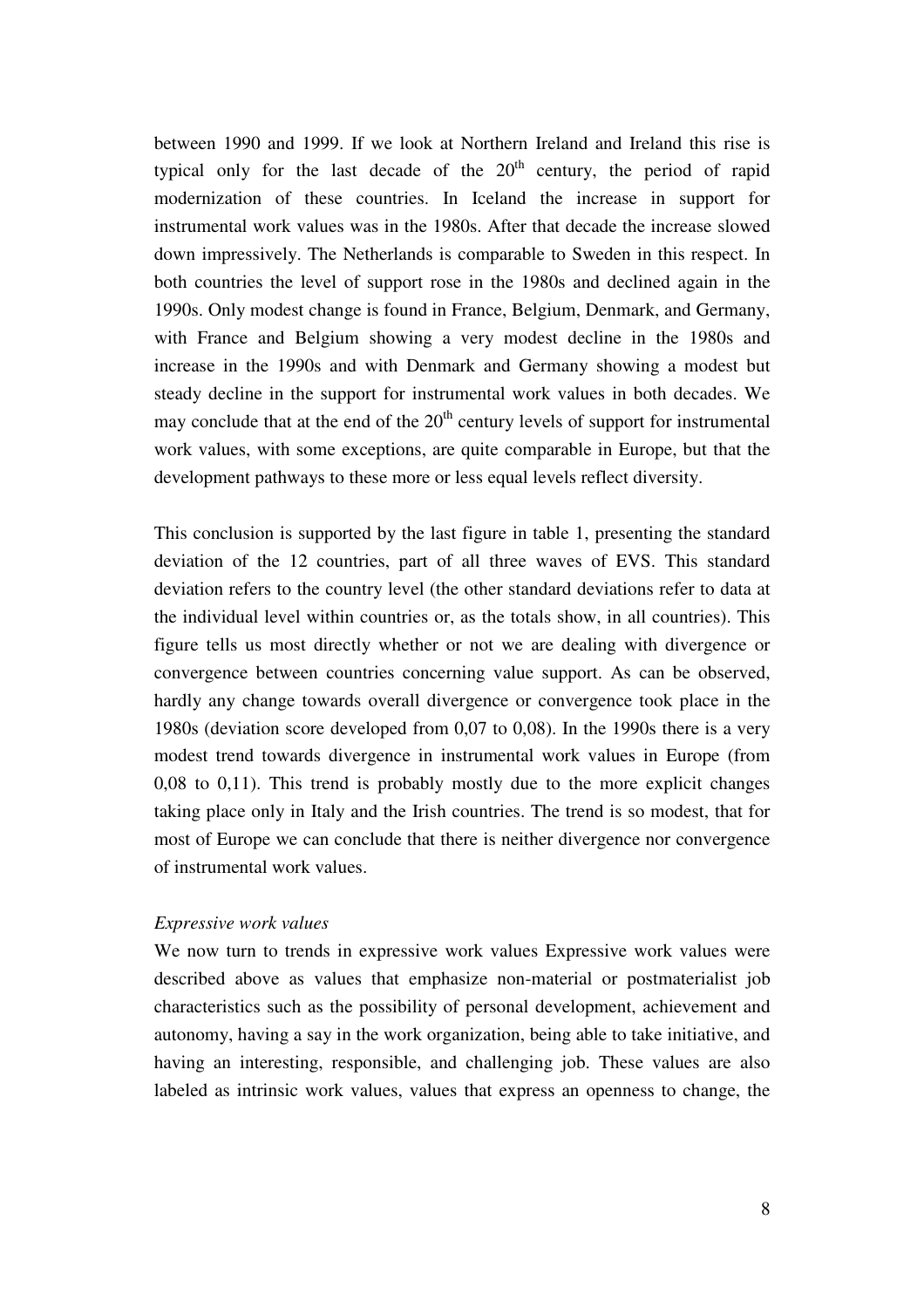pursuit of autonomy, growth, creative and interesting work. In the EVS study we could clearly replicate this dimension of expressive work values.<sup>9</sup>

#### (Table 2 here)

Expressive work values have hardly increased in support in the last two decades. Support increased somewhat, though, between 1980 and 1990. Between 1990 and 1999 changes are minimal. Almost 50% of the European publics adheres to these work values at the turn of the millennium. Of course, there are substantial country differences as far as the level and development of support for expressive work values goes. In Italy, Northern Ireland, and Ireland expressive work values have become much more important at the end of the  $20<sup>th</sup>$  century (around 60% support). This development, but much less explicit, can also be found in France, Spain, and Belgium. In Great Britain and Denmark, no changes have taken place in the 1980- 2000 period (each 45% in favor). In the Netherlands and Sweden, the number of adherents of expressive work values has risen between 1980 and 1990, but has dropped again between 1990 and 2000 to about 50% at that last year. In Iceland, the rise took place in the 1980-1990 period after which no change took place in the 1990s (stable at 60% support). After a stable 1980-1990 period the proportions of West Germans adhering to these values has dropped as well in the 1990-2000 period (also to 50%). One might argue that at the end of the  $20<sup>th</sup>$  century people from Iceland as well as the Italians and Irish are the publics most favorable of expressive work values. Populations of all other countries are somewhat less supportive. Still, small majorities of these publics are favoring expressive work values as well. We cannot conclude that convergence or divergence developments can be discerned in Europe (see the modest change in the overall standard deviations of .07 in 1981 to .09 in 1990 to back to .07 in 1999 again). Country differences are there and they are neither diminishing nor increasing.

At the single item level no particular developments can be observed. There are only minor changes in the level of adherence to the 10 items making up expressive work values over the two decades under investigation. There is not a

<sup>&</sup>lt;sup>9</sup> This dimension (Eigenvalue of 4.50, explained variance of 30%) contains the following jobaspects (loadings between brackets): 'opportunity to use initiative' (.72), 'responsible job' (.65), 'job in which you can achieve something' (.64), 'job that meets one's abilities' (.61), 'interesting job' (.57), 'meeting people' (.57), 'useful job for society' (.56), 'a job respected by people in general' (.50), 'good chances for promotion' (.46), and 'pleasant people to work with' (.37). Reliability analysis resulted in a Cronbach's alpha of .80. Correlation between instrumental and expressive values scales is .67 (see also Van den Elzen, 2002).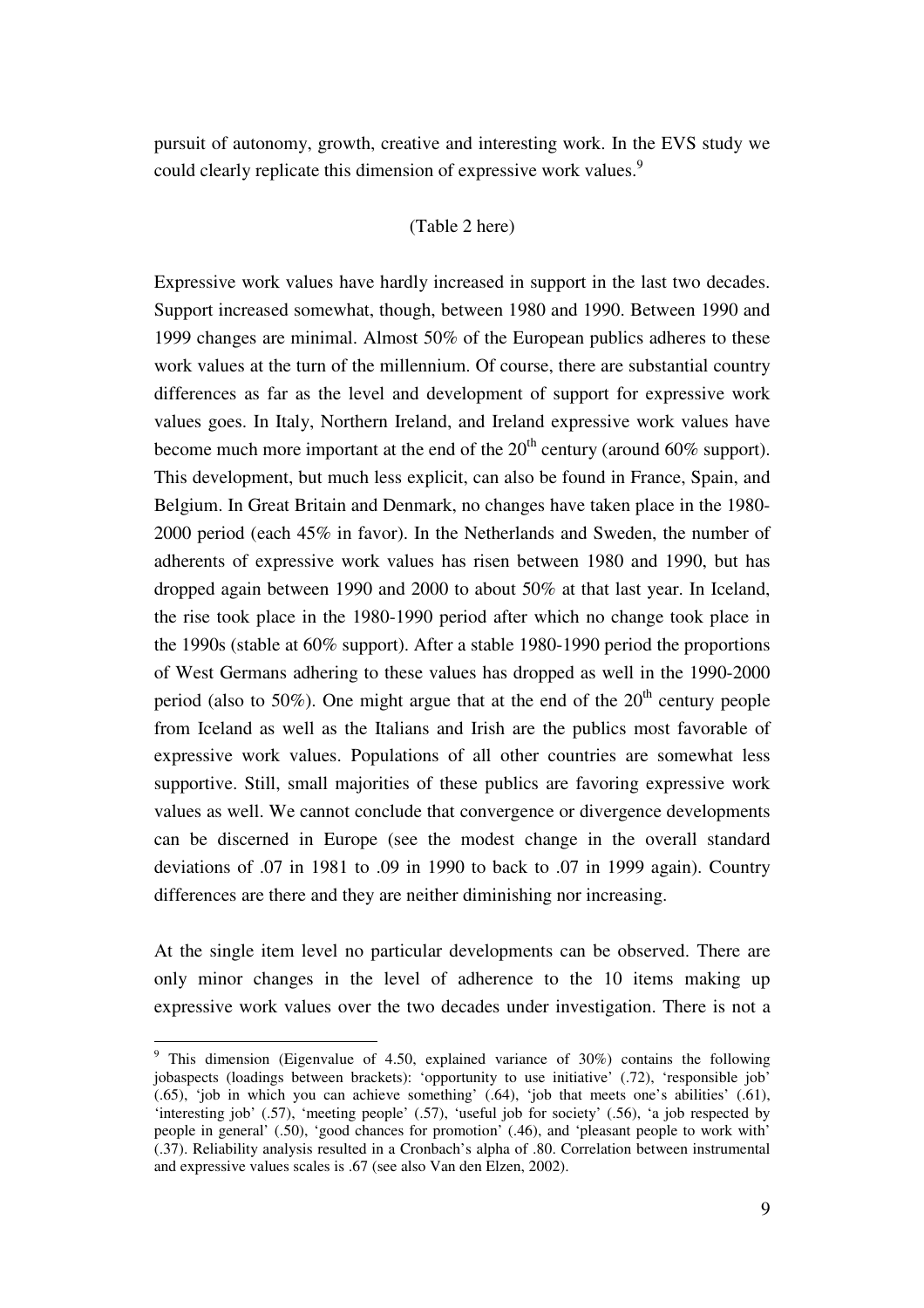single item on which we can firmly conclude that a trend towards convergence or divergence is taking place.

The modern citizen is increasingly confronted with the ambition to balance the interests of work, family and social life, and leisure. These ambitions are part of nations' proposals for citizens to engage in society – see for instance the moves towards life course perspectives in the welfare state policies, but they are also part of the proposals of citizens themselves to live their life as their own, highly personal project of engagement. In the EVS study a wide range of data is gathered touching upon the central issue of the balance between work, family life, and leisure. We will present the main findings in this section.

Work is a highly regarded domain of life. The next table shows the importance of work according to the European publics.

### (Table 3 here)

In the last twenty years, the importance of work has only slightly declined settling from 1990 to 1999 at an average between quite to very important for the European publics. In France, Belgium, and especially in Portugal the importance of work is on the rise. In Italy, Spain, Great Britain, Austria, West Germany, and Iceland the significance of work has not changed. In Northern Ireland, Ireland, the Netherlands, Denmark, Sweden, and Finland work importance is decreasing. In all cases work is still regarded as quite to very important. The lowest levels in 1999, still indicating a 'quite important' level, are observed in Great Britain, West Germany, and Denmark, closely followed by the Netherlands. Looking at the standard deviations in 1990 (0,16) and 1999 (0,21) for all countries we conclude that there is a slight divergence of opinion in Europe in the last decade of the  $20<sup>th</sup>$ century.

### **A generational divide?**

We argued that young people in particular will shape the future knowledge economy and transitional labor market (Vinken *et al*., 2002). In this section we will answer the crucial question whether European young generations support work values and work attitudes that are conducive to a knowledge society and the idea of a transitional labor market. We will analyze generational divides on the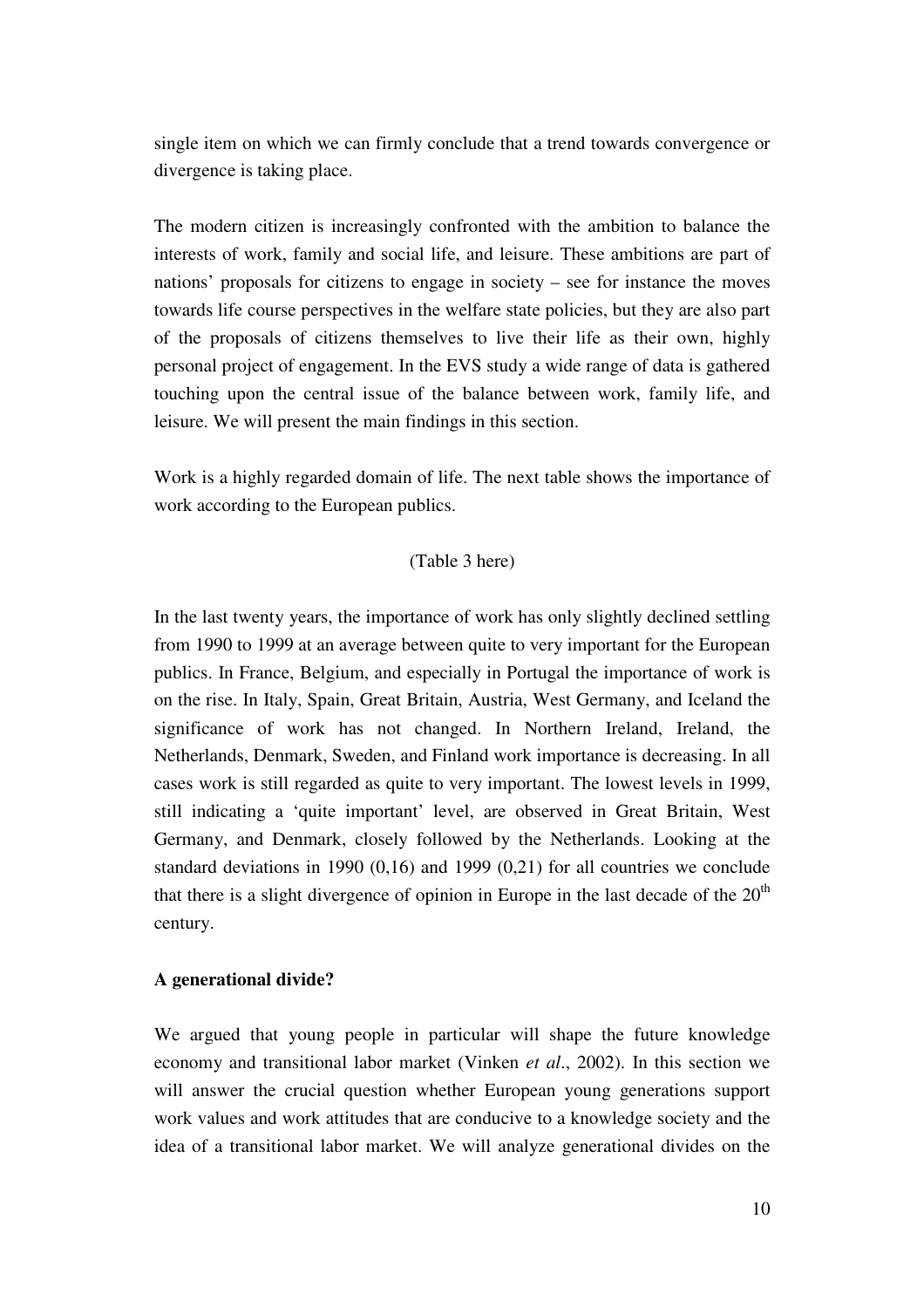two main work value dimensions (instrumental and expressive), on the issue of the importance of work and on the focal topic of gender equality. We will do so in two steps. First of all, generational divides at the level of mean and deviation scores are depicted and analyzed for the three waves of the EVS study. In a next step we further examine the generational divides and provide some detailed insights in the generational case by comparing with other categorizations that might be relevant, for instance the level of education, having work or not, and gender. Generation studies across Europe argue that cohorts whose members have, in their formative years, experienced the Second World War in the 1940s and its aftermath in the 1950s (*War Generation*), the cultural and political upheaval of the 1960s and 1970s (*Baby Boom Generation*), and the severe economic crisis and pervasive political shifts of the 1980s and 1990s (*Baby Bust Generation*) form distinctive generations (see, e.g., Arber & Attias-Donfut, 2000; Diepstraten *et al*., 1999a,b; Edmunds & Turner, 2002; Kohli & Szydlik, 2000; Van den Broek 1996). This three-type generational categorization is used here. In the second analysis, when we compare generational and other categorizations, we will also use a dichotomous divide of generations, being the war and the postwar (the baby boom and the baby bust) generation.

### *Generational divides in Europe*

Generational data of the different waves of EVS on instrumental work values, at first glance, present hardly any serious generational divide. In general, the youngest generation, born in 1960 or later, does not seem very distinctive from older generations in terms of their support for instrumental work values, when we only compare the number of possible differentiations with the real number of distinctions found. Still, the distinctions we can observe do seem to point to some trends.

In 1981, the youngest generation – the baby bust generation – in France, Italy, and Denmark is different in instrumental work value adherence compared to the oldest generation (war generation). In France and Denmark members of the youngest generation put more and in Italy put less emphasis on these values. In all other countries in that year, generations support instrumental work values to the same extent with sizable minorities supporting these values. Overall, looking at all 12 countries, the youngest generations have a slightly, but significantly higher adherence to instrumental work values than the oldest have. As we will see this distinction expands in time.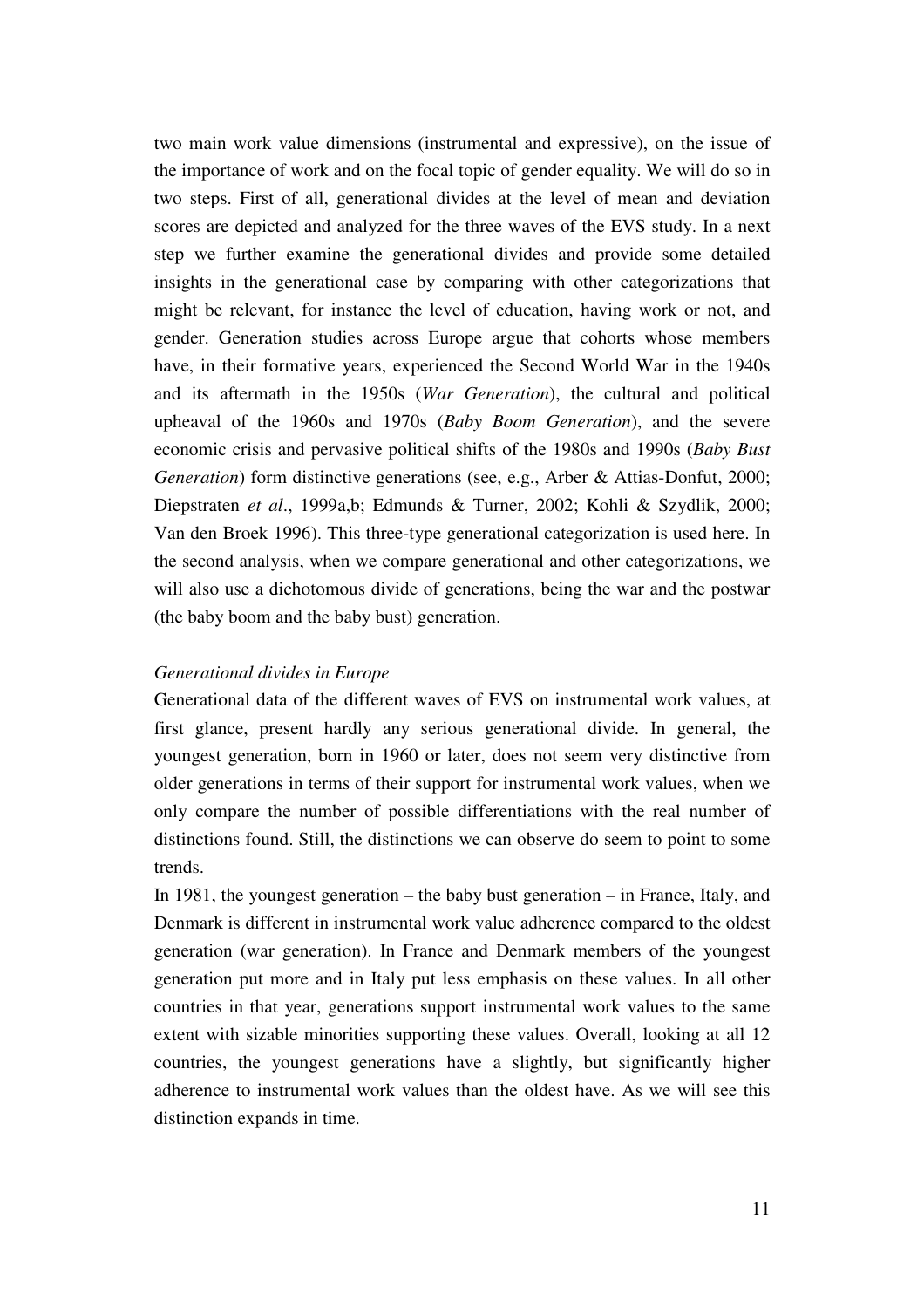In 1981, the youngest generation – the baby bust generation – in France, Italy, and Denmark is different in instrumental work value adherence compared to the oldest generation (war generation). In France and Denmark members of the youngest generation put more and in Italy put less emphasis on these values. In all other countries in that year, generations support instrumental work values to the same extent with sizable minorities supporting these values. Overall, looking at all 12 countries, the youngest generations have a slightly, but significantly higher adherence to instrumental work values than the oldest have. As we will see this distinction expands in time.

Looking at 1990, the French and Italian generational differentiations of 1981 have blurred, but the one in Denmark has expanded from a distinction with the war generation to a distinction, emphasizing instrumental work values more, with both the war and middle generation (baby boomers, born between 1940 and 1959). Also, the youngest generation in Britain, West-Germany, Sweden, and Iceland now has a distinctive profile, putting more emphasis on instrumental work values than older generations do. Looking at all 12 countries as a whole, the baby bust generation adheres significantly more to these values than both the baby boom and war generation do.

## (Table 4 here)

In 1999, the number of differentiations grows again. Again in France and in Denmark, and also in Great Britain, Northern Ireland, West Germany, and the Netherlands, generational divides emerge. Most divides exist between the youngest and the oldest generation. France is an exception in that the youngest generation is different from both the war and baby boom generation and in all cases the youngest puts more emphasis on instrumental work values than the oldest does. Across all 12 countries, in 1999 the baby bust generation is more supportive towards these values than both older generations are.

In conclusion one might argue that over the last two decades of the  $20<sup>th</sup>$  century generational distinctiveness has grown in Europe with a younger generation increasingly divergent from older ones in terms of its higher support for instrumental work values. Do we find this pattern as well when we turn to expressive work values? Table 5 shows the details. The pattern of generational divides seems more complex regarding expressive work values. In this field of values we can observe a higher number of generational differentiations. In all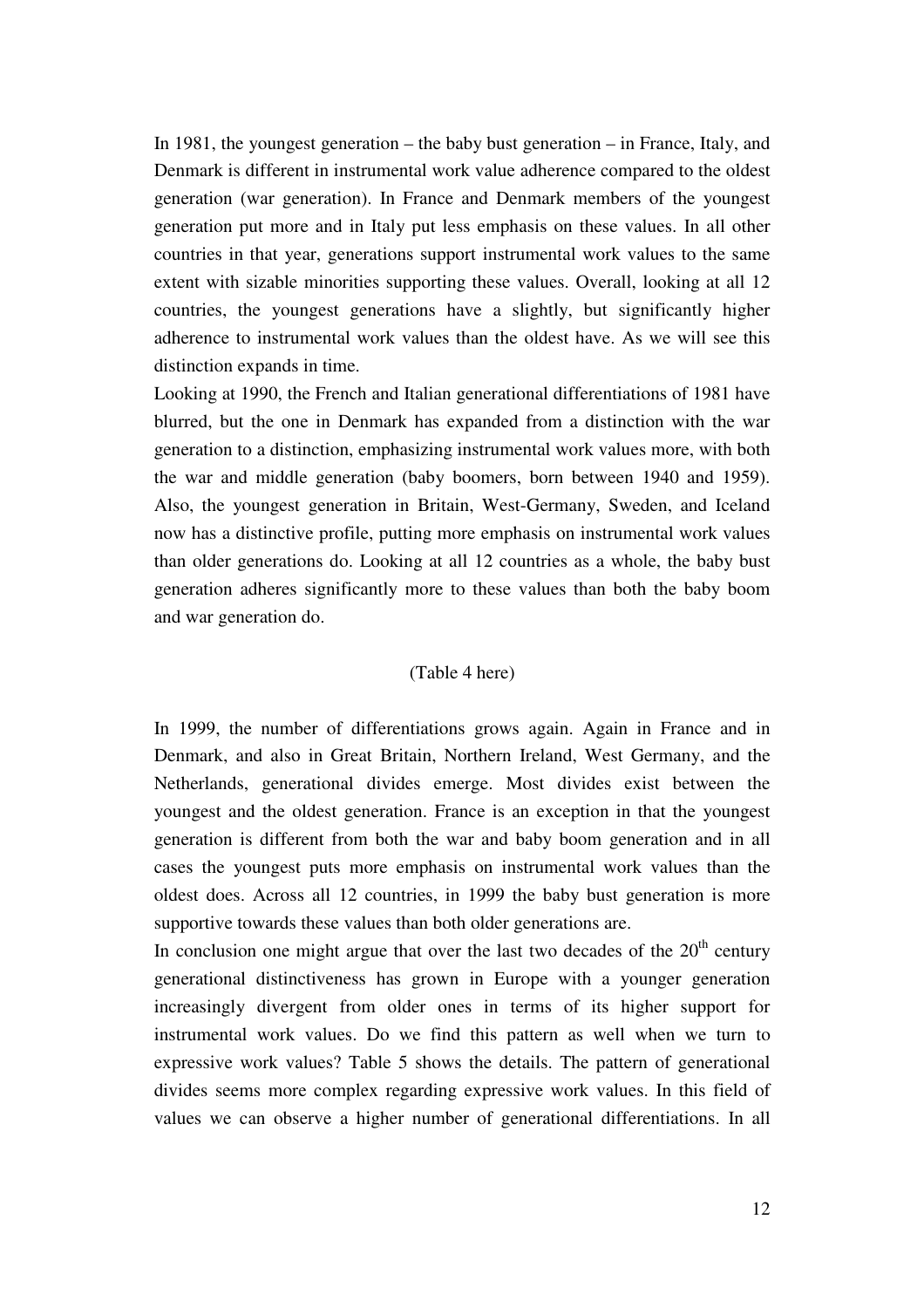three waves of the EVS study it is found that the youngest generation is taking up a distinctive position.

#### (Table 5 here)

In 1981, young generations in Spain, Belgium, Great Britain, Ireland, West Germany, the Netherlands, Denmark, and Sweden all put significantly more emphasis on expressive work values than the oldest generations does. In Ireland and Denmark they do so even more than the baby boom generation. In 1990 in France and Italy, and again in Spain, Belgium, Ireland, West Germany, the Netherlands, and Denmark this is again the case. In almost all countries the youngest generation differs from both two older generations (in France, Italy, and West Germany the distinction is between the youngest and the oldest generation). In countries where there are no significant generational divides, the highest proportions of supporters of expressive work values are found among the youngest generation.

In 1999, the popularity of expressive work values seems to be on a general rise. The older generations catch up with the young. Still, in France, Italy, Spain, Belgium, Northern Ireland, West Germany, the Netherlands, Denmark, and Sweden, the youngest generation is still favoring expressive work values significantly more than most older generations do. In France and the Netherlands these values are more popular among the baby bust generation than among both the war and baby boom generation. In Spain, Northern Ireland, West Germany, Denmark, and Sweden, the youngest (baby bust) generation differentiates from the oldest (war) generation only. In Italy and Belgium the differences lie between the baby bust and baby boom only. The fullest generational divide therefore is found in France and the Netherlands at the end of the  $20<sup>th</sup>$  century, in other countries the youngest generation conflicts with particular generations only. In 1981, 1990, and 1999 we find that when looking at all countries at one glance, the youngest generations in Europe are different in much more strongly supporting expressive work values than all older generations do.

We can conclude that a generational divide concerning expressive work values is eminent in the last two decades with the youngest generations in Europe consistently over-emphasizing these values as compared to older generations throughout these two decades. With the exception of Great Britain (disappearing distinctions) and Iceland (no distinctions), this generational divide persists over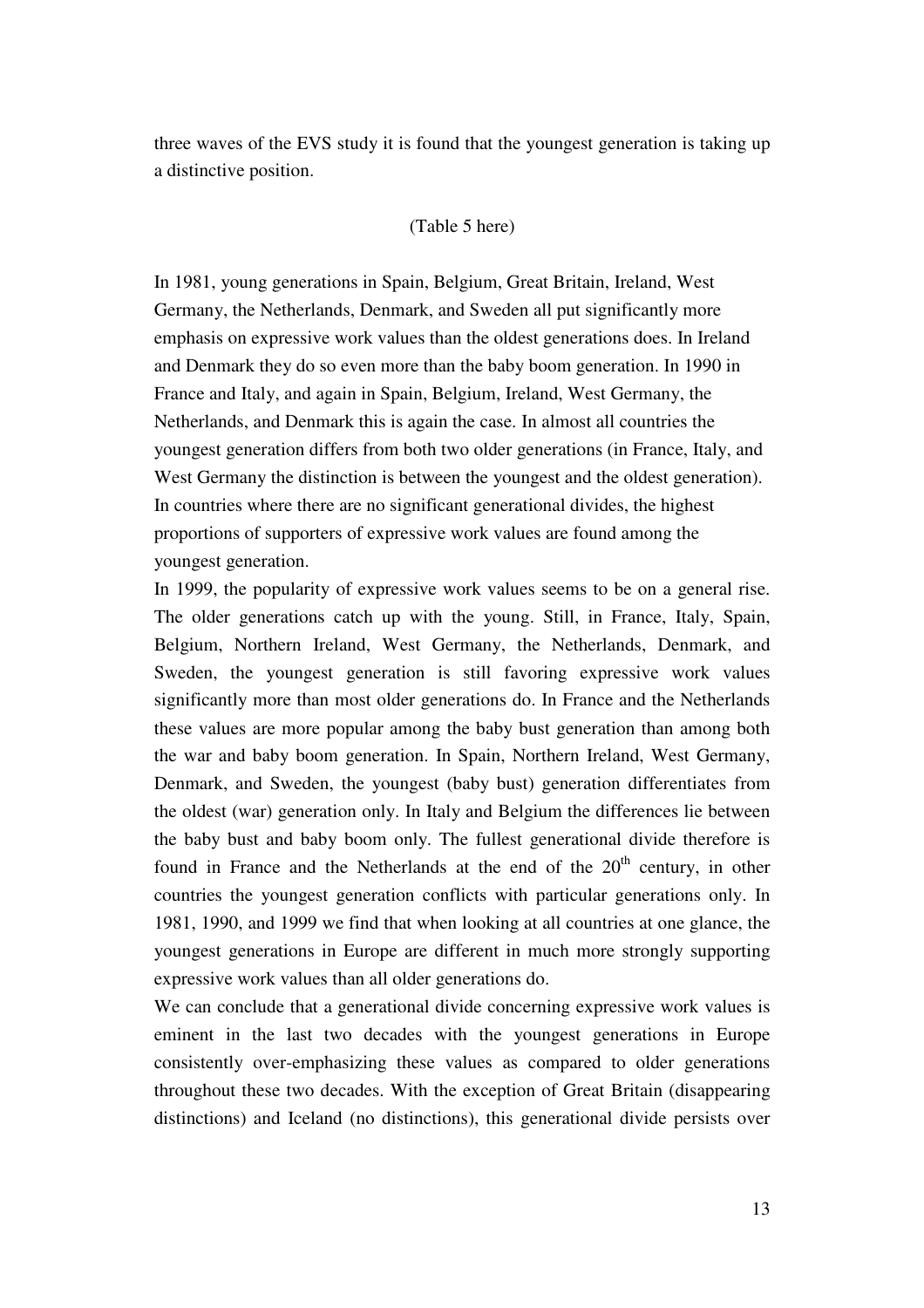time in most European countries. The strongest generational diversities are found in France and the Netherlands.

The importance of work for the three generations involved in our study is shown in table 6.

### (Table 6 here)

It is striking that there is on the one hand an increasing number of generational differences concerning the emphasis on work and on the other hand a decrease in the breath of generational divides. In 1990 the youngest generation, overall, has a distinctive view on the importance of work compared to the two older generations. In 1999 this youngest generations only diverts from the oldest generation, the war generation. Still, the pattern at country-levels is complex.

In 1990 the baby bust generation thinks work is less important than older generations in Spain, Austria, West Germany, the Netherlands, Sweden, Finland, and Iceland. In Spain, Austria, and West Germany the baby bust generation perceives work as less important than the baby boom generation only. In the Netherlands the baby bust thinks work is less important compared to the war generation only. In Sweden, Finland, and Iceland the youngest, baby bust generation is less convinced of the importance of work compared to both older generations. In Belgium, Great Britain, and Northern Ireland they perceive work as more important than the older generation (i.e., the war generation) does. At the level of all countries taken together, the youngest, baby bust generation is placing less emphasis on work compared to the baby boom generation and more emphasis compared to the war generation.

In 1999 the key distinctions are those between the baby bust and the war generation. Only in Italy, Belgium, and Austria there are no generational differences. In all countries there are significant distinctions between the baby bust and war generation where in almost all cases the baby bust generation attributes more importance to work than the war generation. In Finland the baby bust generation perceives work as more important than the war generation and less important than the baby boom generation. In Iceland the baby bust generation views work as less important compared to both older generations.

All in all, at the end of the  $20<sup>th</sup>$  century young generations in almost all European countries put more emphasis on the importance of work than the war generation. In some countries in the early 1990s they attributed less importance to work than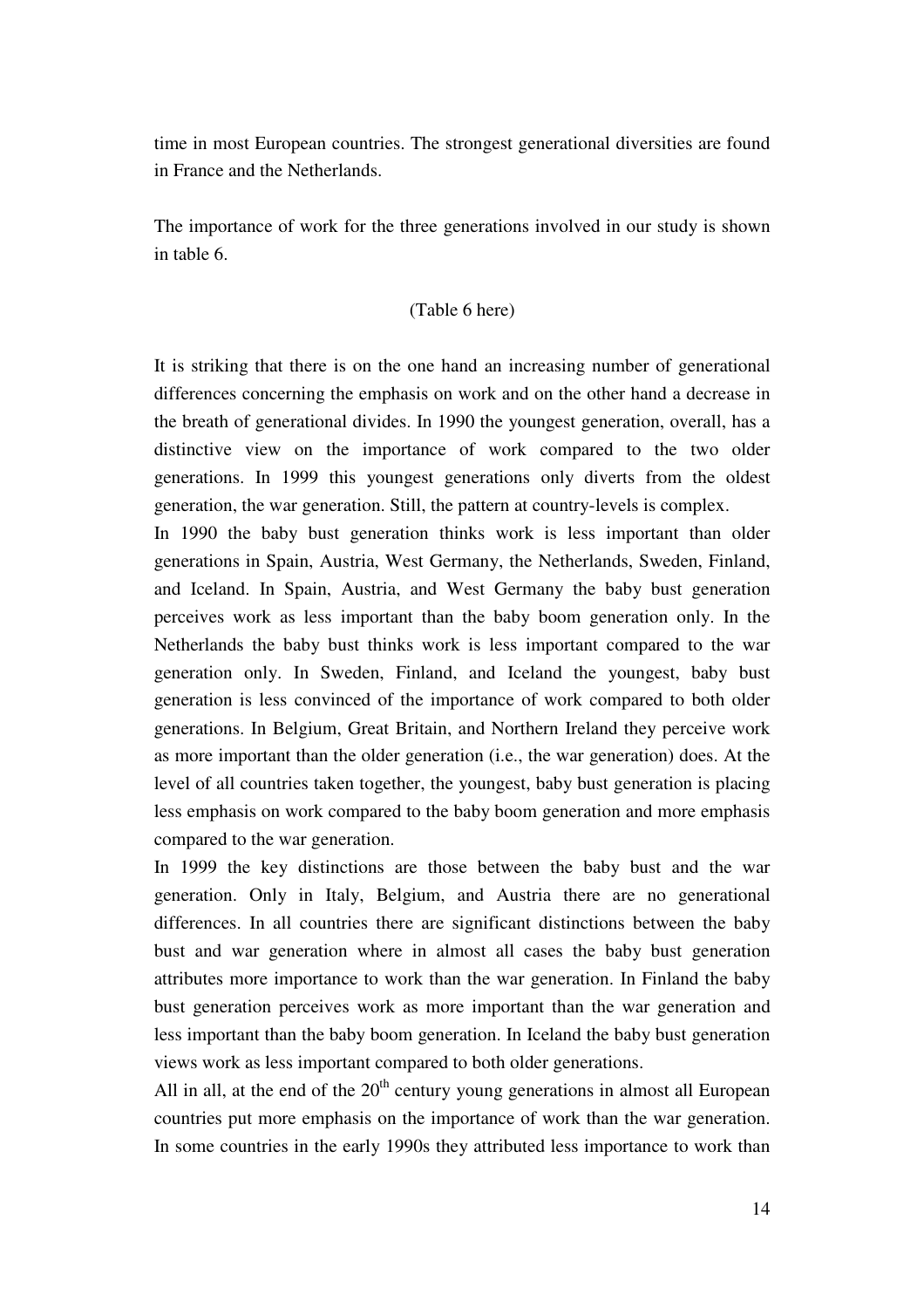the baby boom generation did, but this particular generational divide has disappeared in the late 1990s.

#### *The relative impact of generational divides*

Of course, it is important to further examine the generational divides and provide some detailed insights in the generational case by comparing with other categorizations that might be relevant, for instance the level of education, having work or not, and of course, gender. One might argue that the findings mentioned above do not allow for final conclusions regarding the extent to which the value diversities found are truly generational. It is clear that at a single moment in time it is hard if not impossible to discern generational from age or life cycle effects, and, moreover, to identify period effects taking place at that moment in time as well. Only by identifying these three effects can one draw firm conclusions on the existence of generational divides in Europe. This is why we have conducted a final analysis aimed at addressing the generational effect that might be at work, in our case concerning instrumental work values, expressive work values, the importance of work, and gender discrimination. We have done so for a small selection of countries in order to be able to address these effects in more detail. The analyses include some basic proxies for life cycle effects, being the educational and work items.<sup>10</sup> One might argue that having attained a higher level of education and having a job are outcomes of age progress in the life cycle and can thus be regarded proxies of life cycle effects (see De Graaf & De Graaf, 1988). We have included the research year as a proxy for period effects, in this case we compare the state of affairs at the 1999 period with the 1981 period. In a first step we enter the life cycle and period effects, after which we include the three generations discussed above, first as a dichotomy discerning the two youngest postwar generations from the war generation, and secondly as a threetype differentiation which allows us to address the distinction of both the baby bust and the baby boom generation as compared to the war generation (reference group).

Expressive work values are found significantly more among the higher educated

 $10$  The key issue is to technically discern age from cohort effects in time series analysis. Incorporating age as a variable in the analysis and the variable cohorts  $-$  also based on age  $-$  as well leads to serious problems of multicollinearity as both variables are highly correlated. More substantially: the aim is to assess effects of being in a certain phase in the life cycle and not being in another (age effects) and to discerns these effects from having had specific and determining formative experiences in the certain phases of the life course (cohort effects). Age itself is of course only a rather crude indicator for these age effects. A better indicator is one that taps into the transitions taking place in the life course. See for more details and attempts to overcome the identification problem Van den Broek (1996) and Diepstraten *et al*. (1999ab).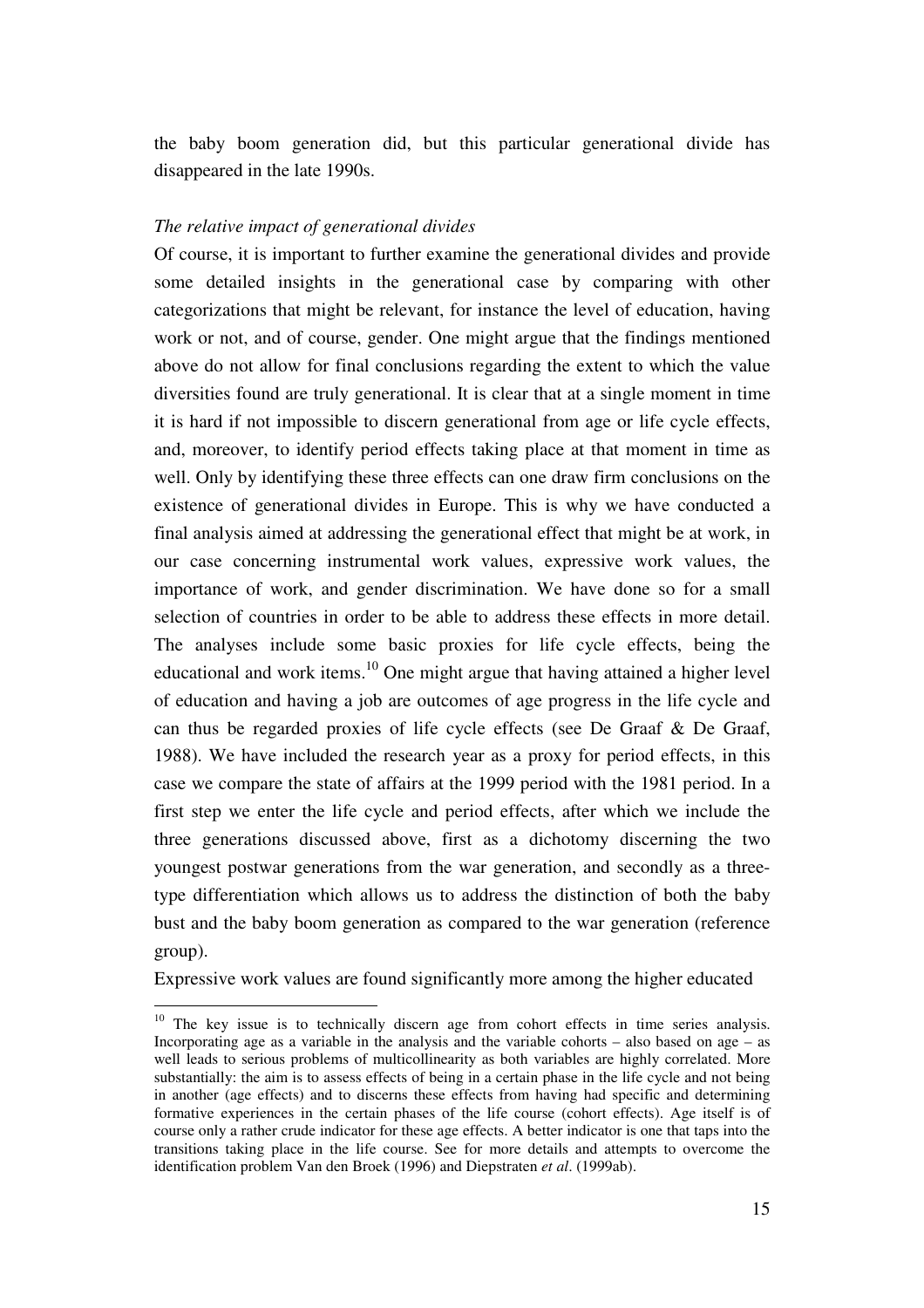and those with employment.<sup>11</sup> There is also an effect of the year 1999, a proxy of a period effect: in 1999 expressive work values are more stressed than in 1981. In Germany these values are also more popular. When the higher level of emphasis on expressive work values in 1999 is generational, then the period effect (wave 1999) should diminish if not disappear in favor of generation membership. This does not happen when we introduce generations in the equation. The period effect remains as strong and as significant even after adding generation effects.<sup>12</sup> Moreover, the generation effect is not significant when we include the dichotomy of generation classifications (war vs. postwar). The level of support for or the slight rise in expressive work values that we noted above, is not part of an overall change due to the absence or presence of severe experiences (e.g, war experience, the experience of lacking securities, little wealth, etc.) in Expressive work values are found significantly more among the higher educated the formative periods of the postwar and war generation respectively. When distinguishing between war versus postwar generation what seems to remain are the period effect, the effect of Germany, and the relatively strong education effect. In other words, living at the turn of the millennium, being German, and having attained a higher level of education is the basis of the modest change towards expressive work values. Still, this is not the complete picture. When we discern three different generations in a next step, we do find that there is a generation effect, being that the baby bust generation is significantly more in favor of expressive work values – in line with what we found above – than is the war generation. The baby boom generation does not divert from the war generation. In conclusion: the higher educated, Germans, those living at the end of the  $20<sup>th</sup>$  century and members of the baby bust generation (in that order of importance) are more in favor of expressive work values. Instrumental work values are especially favored by, again, Germans and by the British, the employed and people living at the end of the  $20<sup>th</sup>$  century. After adding the generation dichotomy the employment and period effects diminish. The effects of Germany, Great Britain and the postwar generation remain notable. In all cases instrumental work values are emphasized more strongly, meaning that the postwar generation is favoring instrumental work values regardless of their employment status or any other status. The separation of the baby boom and baby

<sup>&</sup>lt;sup>11</sup> We discuss positive differentiations of at least .02 from 1.0 of the significant odd ratios presented.

 $12$  Only the employment variables diminishes somewhat in strength (but not in significance) when we include the dichotomous generation variable (war vs postwar), indicating that having employment is only partly a feature of the younger (postwar) generation itself. The same goes when we include the three-type generation categorization and the small decline in the effect of education.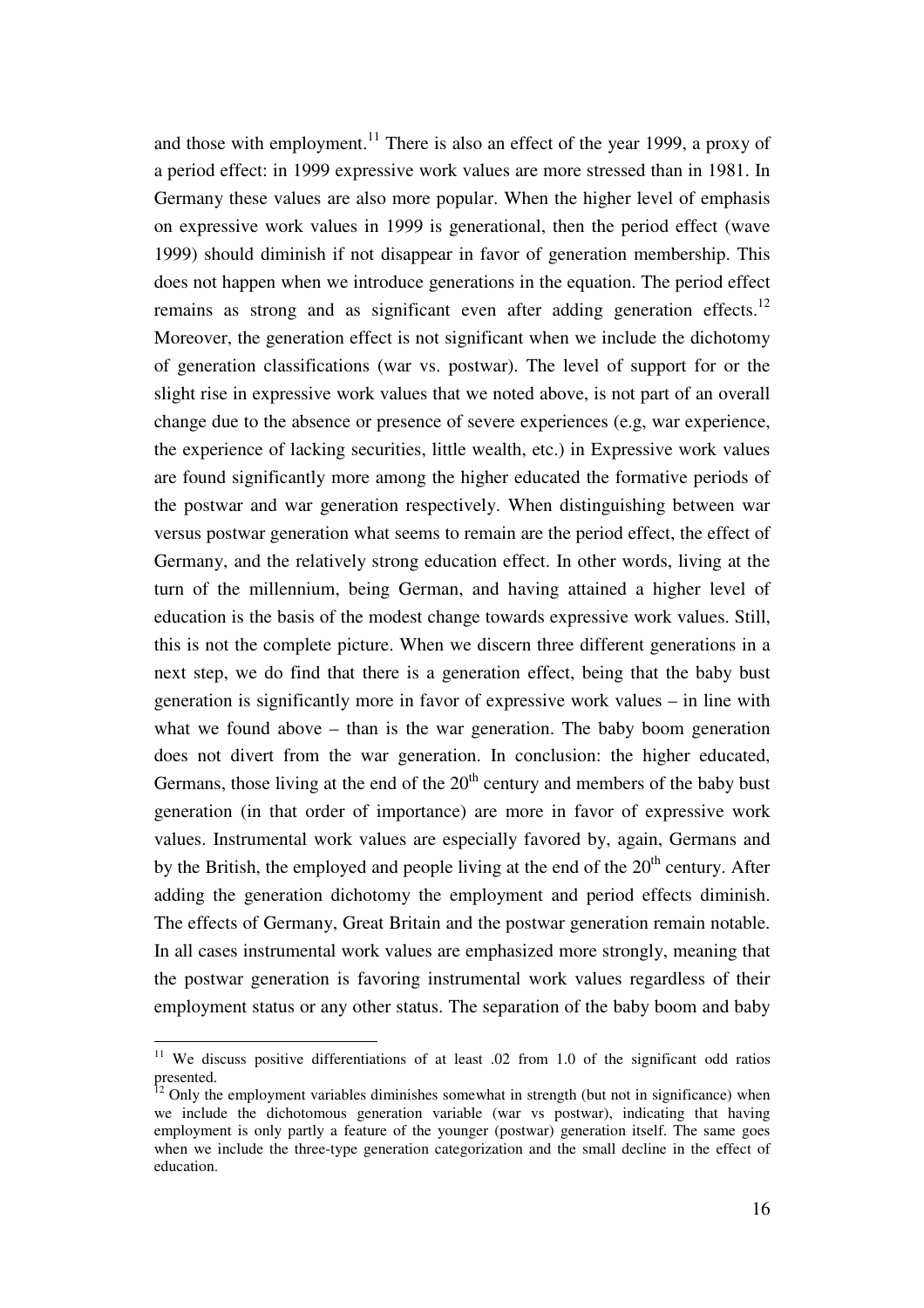bust generation still leaves us with a significant and notable generation effect. The baby boom, but especially the baby bust generation is more in favor of instrumental work values, like the British and especially the Germans are. The importance of work is above all a matter of having employment. Also the French, Belgians, the Swedes and the higher educated think work is important. Adding the war vs. postwar generation dichotomy decreases the impact of having a job notably (and the one of having a higher education slightly). The postwar generation is much more convinced of the importance of work (again, this is regardless of having a job, being from a particular country, etc.). The same is found when we make the baby boom and baby bust distinction. These two younger generations each regard work as more important, and so do people from France, Belgium, and Sweden and most of all, the employed. As far as the importance of work goes, there are no gender or period effects.

### (Table 7 here)

Regarding the different generational positions we can conclude that generational divides are notable especially concerning the importance of work, followed by instrumental work values and finally, to the least extent, expressive work values. More important than generational divides, however, are other features, respectively having employment (higher importance of work), being from Germany (stressing instrumental work values more), and having a higher education (more in for expressive work values).

#### **Conclusions**

The modern labor market and the emerging knowledge society require flexible, adaptable, and multi-skilled workers. The employee in the modern work organization is continuously challenged to be creative, innovative, mobile, and to advance portable 'hard' and 'soft' skills. On balance, the advancement of an individualized life course within the context of a transitional labor market and a knowledge society asks for a work force that no longer merely embraces conventional instrumental work values but that is inspired by expressive or intrinsic work values. In this paper we focused on analyzing trends in value domains that are directly relevant for a transitional economy: instrumental and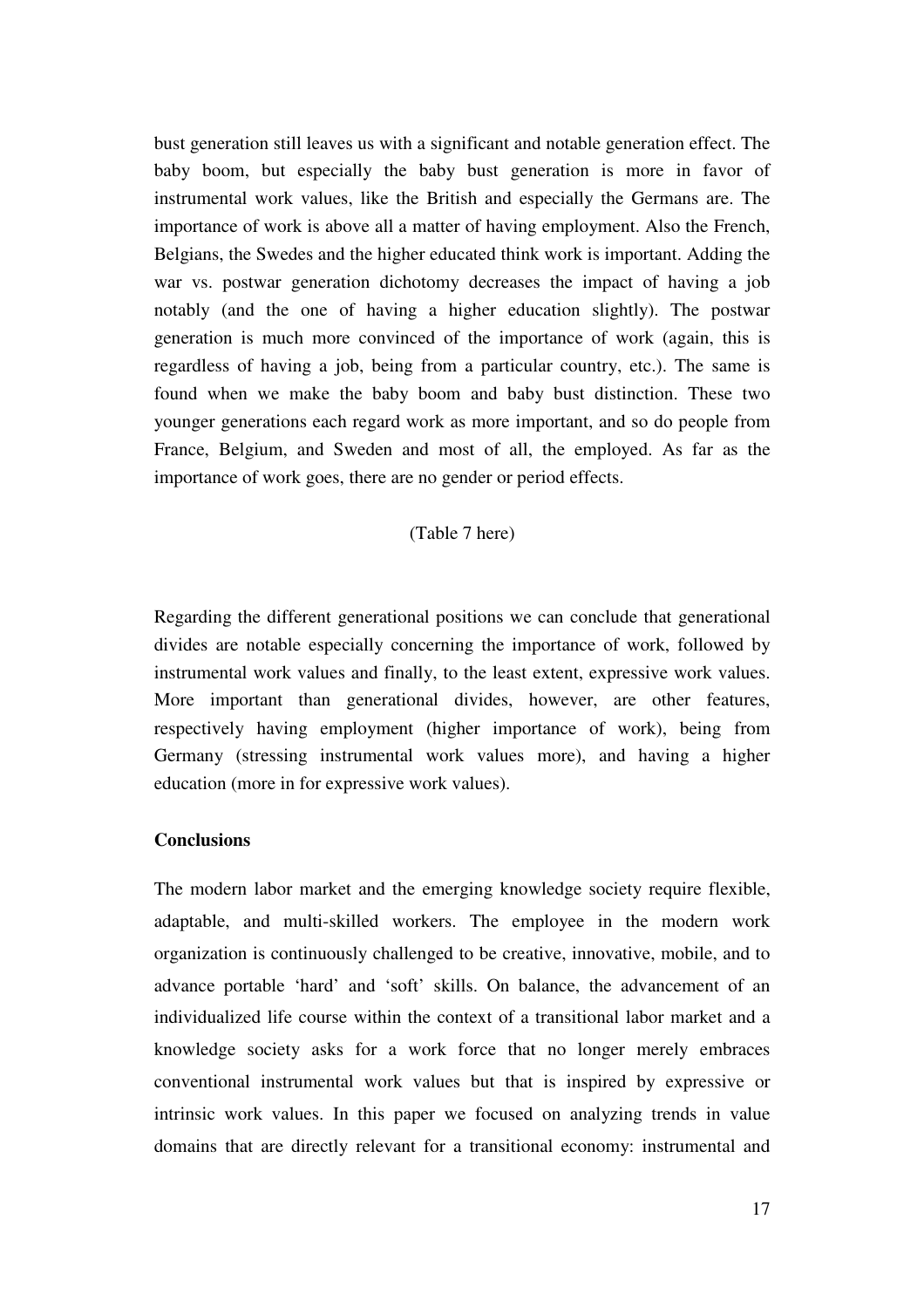expressive work values and the centrality of work. In drawing the main conclusions of our analyses of the EVS data we concentrate on the key value and attitude shifts taking place in Europe, on the question of convergence or divergence, and finally on generational divides.

Instrumental work values are slightly more popular at the end of the  $20<sup>th</sup>$  century compared to the early 1980s. Support for expressive work values has not risen, at least not in the last ten years of the  $20<sup>th</sup>$  century. The importance of work has declined slightly, but stays of key importance for Europeans. Concerning instrumental work values and expressive work values there is no evidence for a trend towards either convergence or divergence. There is a slight trend towards *divergence* in the importance people attribute to work. In the Netherlands and again Scandinavian countries work importance is in decline. There is no evidence of convergence or divergence regarding instrumental and expressive work values in Europe. Divergence is detectable regarding the importance of work.

#### *Generational divides*

It seems that generational divides have grown over the last two decades of the  $20<sup>th</sup>$ century with a younger generation more strongly supporting instrumental work values than the war generation (born before 1940) does. The baby boom generation (born between 1940 and 1959) and especially the baby bust generation (born after 1959) are more in favor of instrumental work values. Also in regard to expressive work values, the baby bust generation in Europe is consistently strongly emphasizing these values. The two younger generations each place more importance on work. Regarding the different generational positions we can conclude that generational divides are notable especially concerning the importance of work, followed by instrumental work values and finally, to a lesser extent, expressive work values.

This result indicates that for Europe to become the most dynamic and competitive economy, there is still a world to win in terms of the wider diffusion of expressive work values. These findings do tone down high expectations that a shift towards a transitional labor market will be a smooth one for all European publics. The comforting message is that the youngest generation in most of Europe seems to be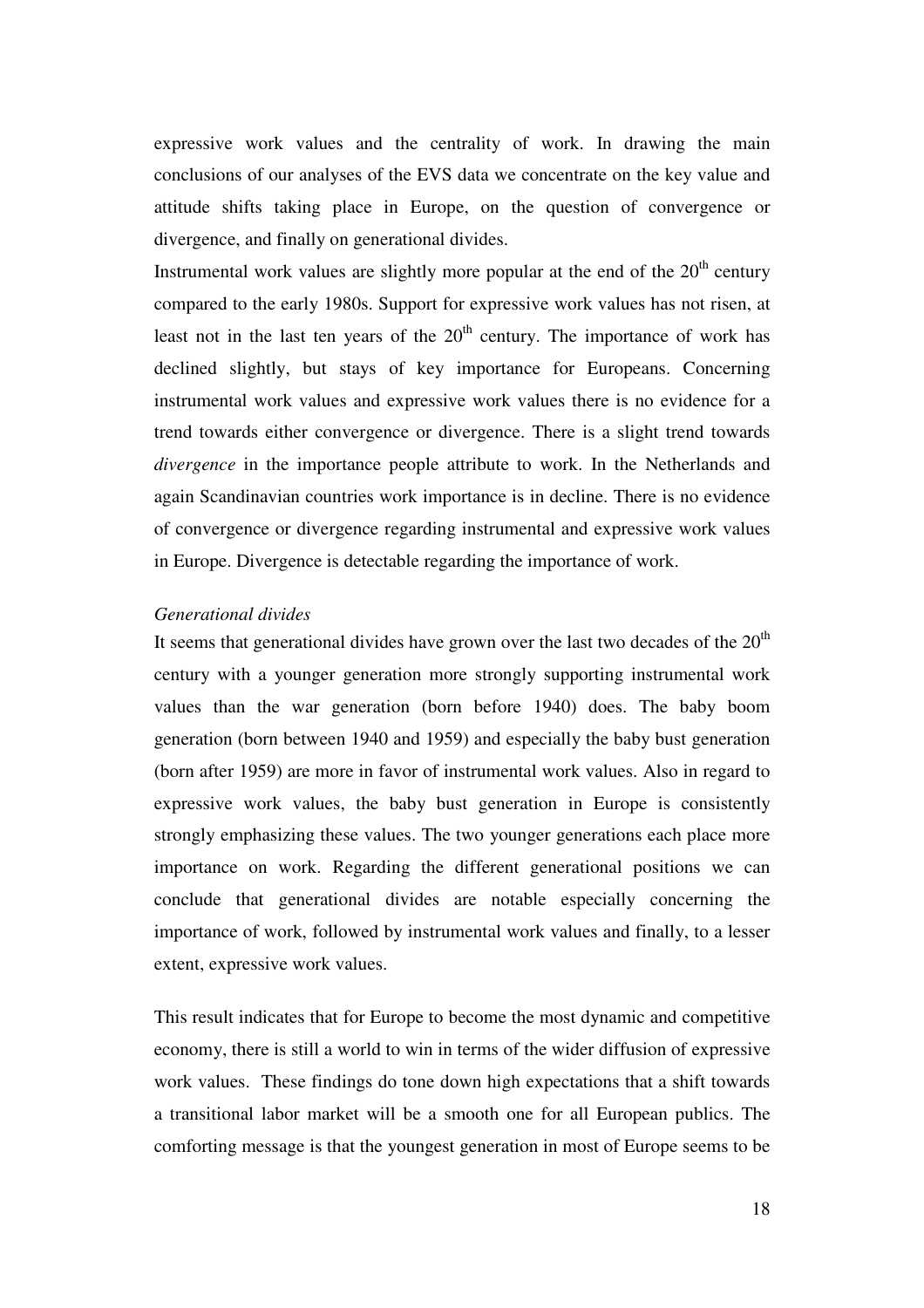preparing for this shift, at least in their cultural framing: they are the ones strongly emphasizing expressive work values (besides instrumental ones, one has to keep in mind), and regard work of great importance for their future lives.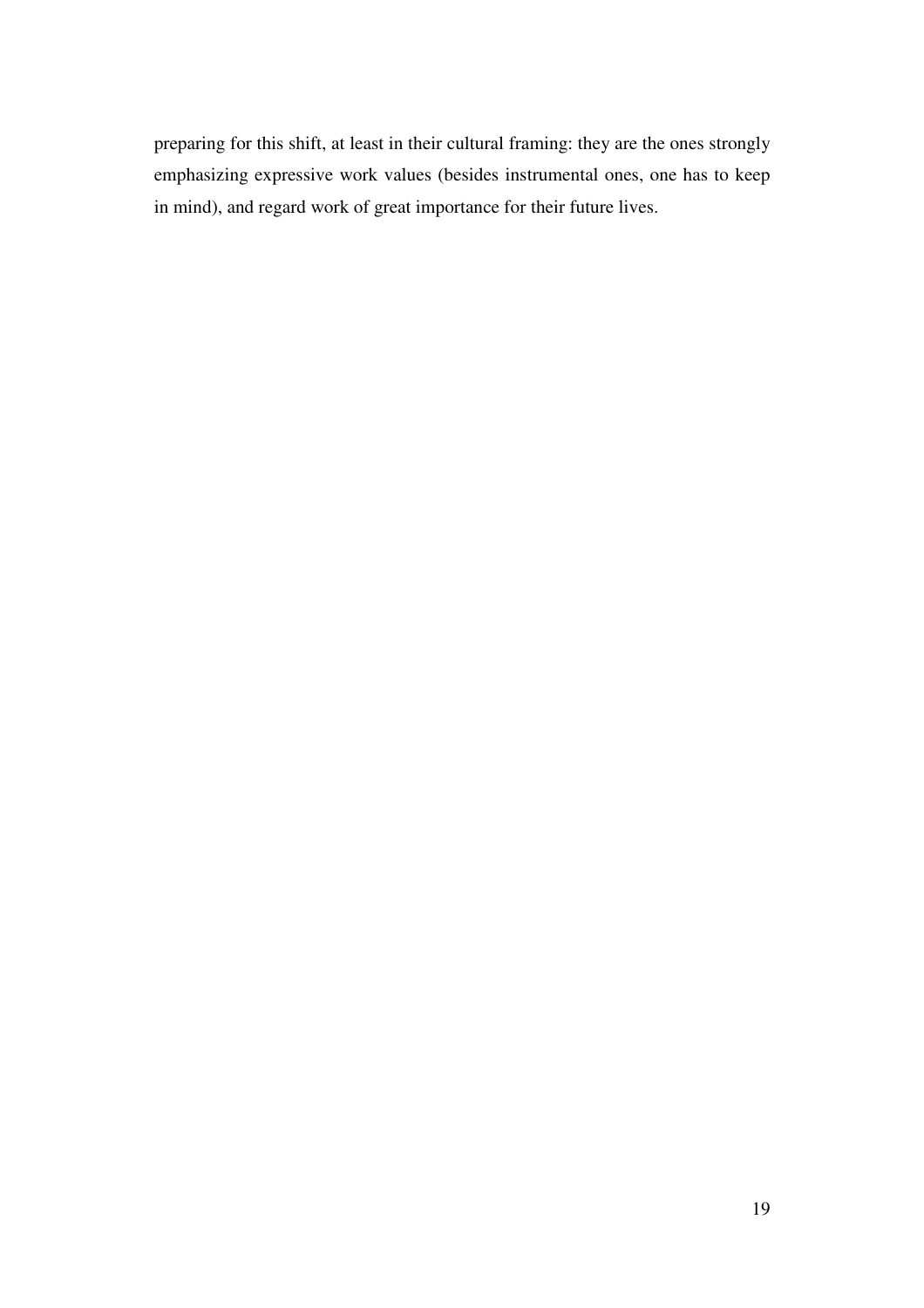#### References

- Arber, S. & C. Attias-Donfut (Eds.) (2000). *The Myth of Generational Conflict.* The family and state in ageing societies. London and New York: Routledge.
- Arts, W.A., J. Hagenaars & L. Halman (Eds.) (2003). *The cultural diversity of European unity*. Findings, explanations and reflections from the European Values Study. Leiden: Brill Publishers.
- Bois-Reymond, M. du & J. de Jong-Gierveld (1993). *Volwassen worden: generaties toen en nu: transities in de levensloop*. Houten (etc.): Bohn Stafleu Van Loghum.
- Broek, van den, A. (1996). *Politics and generations*. Cohort replacement and generation formation in political culture in the Netherlands. Tilburg: Tilburg University Press.
- Diepstraten, I., P. Ester & H. Vinken (1998). *Mijn generatie*. Zelfbeelden, jeugdervaringen en lotgevallen van generaties in de twintigste eeuw. Tilburg: Syntax Publishers.
- Diepstraten, I., P. Ester & H. Vinken (1999a). Over generaties gesproken. Alteren ego-beelden van generaties in Nederland. *Amsterdams Sociologisch Tijdschrift* 26: 344-370.
- Diepstraten, I., P. Ester & H. Vinken (1999b). Talkin' bout my generation. *The Netherlands' Journal of Social Sciences* 35: 91-109.
- Edmunds, J. & B.S. Turner (2002). *Generations, culture and society.* Buckingham/Philadelphia: Open University Press.
- Elzen, van den, A. (2002). *Zekerheid of zelfontplooiing*? Een internationaal vergelijkend onderzoek naar arbeids- en gezinswaarden. Nijmegen: Katholieke Universiteit Nijmegen, Serie: Sociaal-culturele ontwikkelingen in Nederland.
- England, G.W. (1991). The meaning of working in the USA: Recent changes. *The European Work and Organizational Psychologist* 1: 111-124.
- England, G. & S. Ruiz Quintanilla (1994). Work meanings: their structure and stability. Paper presented at the conference "Values and Work", WORC, Tilburg University.
- Ester, P. & H. Vinken (2001). *Een dubbel vooruitzicht*. Doembeelden en droombeelden van arbeid, zorg en vrijd tijd in de 21<sup>e</sup> eeuw. Bussum: Coutinho.
- Graaf, N.D. de & P.M. de Graaf (1988). De samenhang tussen leeftijd en postmaterialistische waardenpatronen. Een inhoudelijke uiteenlegging in socialisatie- en levensloopeffecten. *Sociologische Gids* 35, 6: 397-417.
- Halman, L. (1999). Europeans and their work orientations. Tilburg: Tilburg University. WORC: paper 99.04.005/1.
- Heuvel, van den, N., F. Holderbeke & R. Wielers (Red.) (2001). *De transitionele arbeidsmarkt*. Contouren van een actief arbeidsmartkbeleid. Den Haag: Elsevier bedrijfsinformatie bv, SISWO/Instituut voor Maatschappijwetenschappen, Steunpunt Werkgelegenheid, Arbeid en Vorming.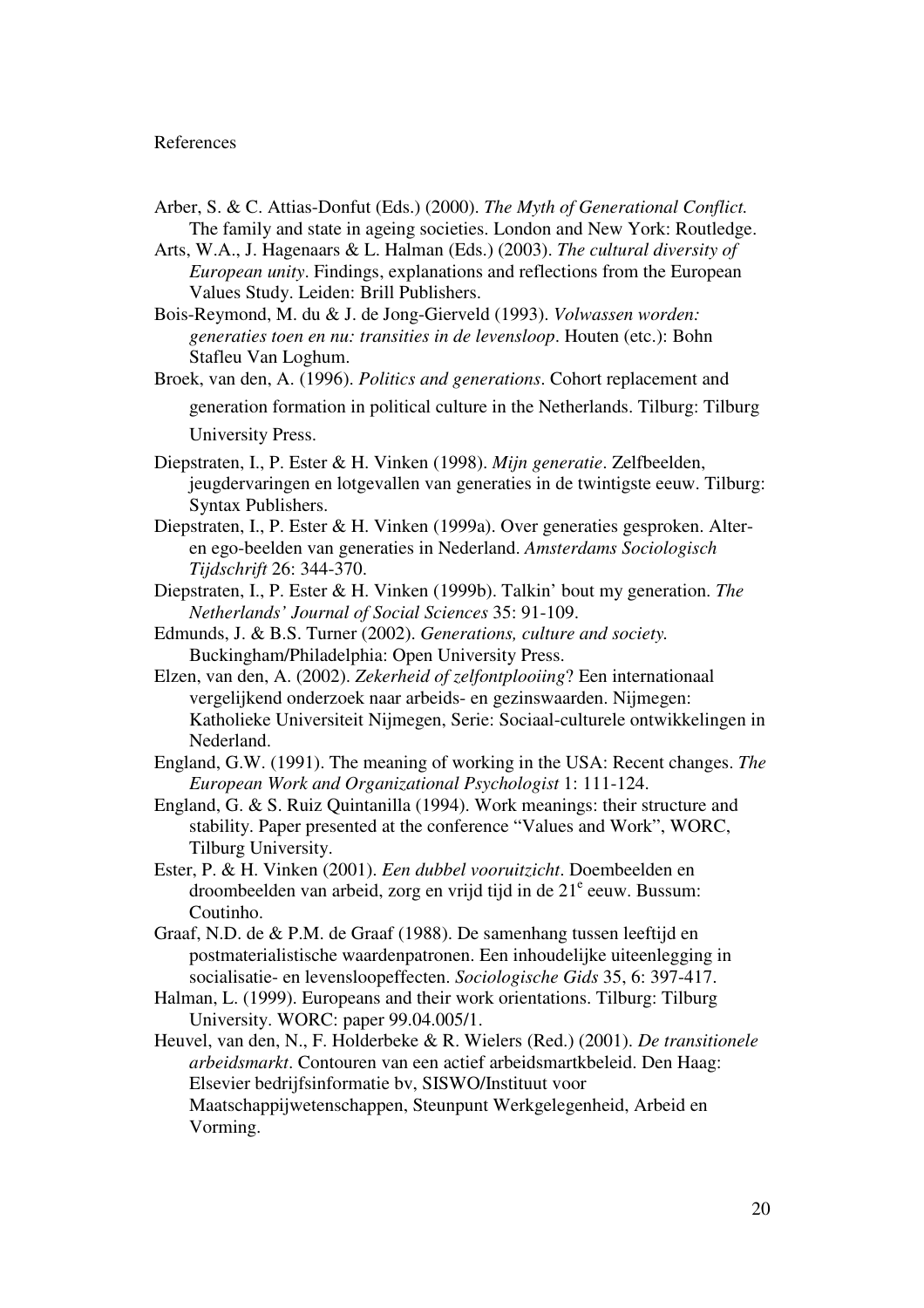- Hofstede, G. (2001). *Culture's consequences*. Comparing values, behaviors, institutions and organizations across nations. Thousand Oaks (etc): Sage Publications.
- Kohli, M. & M. Szydlik (Hrsg.)(2000). *Generationen in Familie und Gesellschaft.* Opladen: Leske + Budrich.
- Liefbroer, A.C. & P.A. Dijkstra (2000). *Levenslopen in verandering*. Den Haag: Wetenschappelijke Raad voor het Regeringsbeleid (WRR).
- Muffels, R. (2001). De transitionele arbeidsmarkt. Een modern en dynamisch perspectief op de arbeidsmarkt en het arbeidsmarktbeleid? In: Van den Heuvel *et al*. (2001).
- Roe, R.A. & P. Ester (1999). *Values and work*. Special Issue of *Applied Psychology*: *An International Review* (Vol 48, 1).
- Ros, M., S.H. Schwartz & S. Surkiss (1999). Basic individual values, work values, and the meaning of work. In: R.A. Roe & P. Ester (1999).
- Schmid, G. (2000). Transitional labour markets. A new European employment strategy. In: B. Marin, D. Meulders & D. Snower (Eds.) *Innovative employment initiatives*. Aldershot, etc.: Ashgate.
- Schmid, G. & B. Gazier (Eds*.)* (2002). *The dynamics of full employment: Social integration through transitional labour markets*. Cheltenham, UK and Brookfield, US: Edward Elgar.
- Schwartz. S.H. (1994). Beyond individualism/collectivism. In: U. Kim *et al*. (Eds.). *Individualism and collectivism*. Thousand Oaks (etc): Sage Publications.
- Super, D.E. & B. Šverko (Eds.) (1995). *Life roles, values, and careers*. International findings of the Work Importance Study. San Francisco: Jossey-Bass, Inc.
- Vinken, H., J. Soeters & P. Ester (Eds.) *Comparing cultures*. Leiden: Brill (in press).
- Vinken, H., P. Ester, H. Dekkers & L. van Dun (2002). *Aan ons de toekomst*. Toekomstverwachtingen van jongeren in Nederland. Assen: Van Gorcum.
- Vinken, H., P. Ester, L. van Dun & H. van Poppel (2003). *Arbeidswaarden, toekomstbeelden en loopbaanoriëntaties*. Een pilot-study onder jonge Nederlanders. Tilburg: OSA, Organisatie voor Strategisch Arbeidsmarktonderzoek. OSA-publicatie A195.
- Zanders, H. (1987). Opvattingen over arbeid in Nederland en Europa. In: L. Halman, F. Heunks, R. de Moor & H. Zanders. *Traditie, secularisering en individualisering.* Een studie naar de waarden van de Nederlanders in een Europese context. Tilburg: Tilburg University Press.
- Zanders, H. (1993). Changing work values in Europe and North America. Continents and occupations compared. In: Ester *et al*. (1993).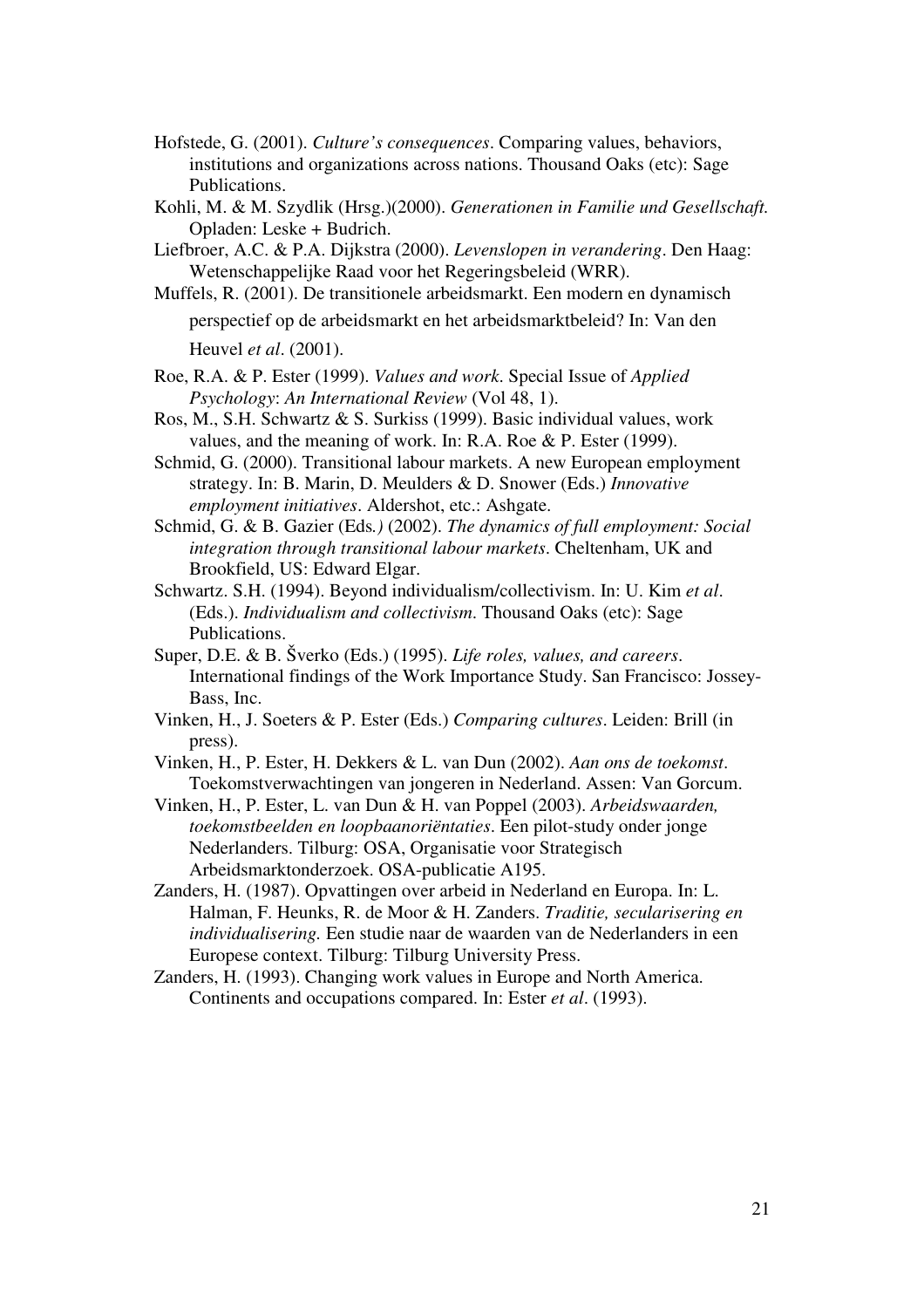## TABLES

|                            |      | Means |      | Diff.   | Diff.   |      | Std. Dev. |      |
|----------------------------|------|-------|------|---------|---------|------|-----------|------|
| <b>Instrumental values</b> | 1981 | 1990  | 1999 | 99-81   | 99-90   | 1981 | 1990      | 1999 |
| France                     | 0,27 | 0,26  | 0,34 | 0,07    | 0,09    | 0,22 | 0,22      | 0,25 |
| Italy                      | 0,34 | 0,42  | 0,61 | 0,27    | 0,20    | 0,25 | 0,27      | 0,29 |
| Spain                      | 0,49 | 0,47  | 0,53 | 0,04    | 0,06    | 0,31 | 0,30      | 0,30 |
| Portugal                   |      | 0,59  | 0,48 |         | $-0,11$ |      | 0,32      | 0,29 |
| Belgium                    | 0,40 | 0,38  | 0,41 | 0,02    | 0,03    | 0,29 | 0,27      | 0,30 |
| <b>Great Britain</b>       | 0,38 | 0,39  | 0,48 | 0,10    | 0,09    | 0,29 | 0,26      | 0,27 |
| Northern Ireland           | 0,40 | 0,41  | 0,60 | 0,19    | 0,19    | 0,27 | 0,25      | 0,29 |
| Ireland                    | 0,39 | 0,43  | 0,59 | 0,20    | 0,16    | 0,27 | 0,28      | 0,31 |
| Austria                    |      | 0,41  | 0,41 |         | 0,00    |      | 0,22      | 0,25 |
| <b>East Germany</b>        |      |       | 0,39 |         |         |      |           | 0,22 |
| West Germany               | 0,53 | 0,49  | 0,45 | $-0,08$ | $-0,04$ | 0,29 | 0,28      | 0,25 |
| Netherlands                | 0,37 | 0,46  | 0,40 | 0,02    | $-0,06$ | 0,29 | 0,29      | 0,26 |
| Denmark                    | 0,33 | 0,29  | 0,28 | $-0,05$ | $-0,01$ | 0,26 | 0,23      | 0,22 |
| Sweden                     | 0,39 | 0,53  | 0,38 | 0,00    | $-0,14$ | 0,27 | 0,30      | 0,28 |
| Finland                    |      | 0,36  | 0,41 |         | 0,05    |      | 0,26      | 0,26 |
| Iceland                    | 0,37 | 0,49  | 0,50 | 0,13    | 0,01    | 0,26 | 0,27      | 0,28 |
| <b>United States</b>       | 0,55 | 0,54  |      |         |         | 0,28 | 0,28      |      |
| Norway                     | 0.45 | 0,36  |      |         |         | 0,29 | 0,24      |      |
| Total                      | 0,42 | 0,43  | 0,46 | 0,04    | 0,02    | 0,29 | 0,28      | 0,29 |
| Mean 12 countries*         | 0,39 | 0,42  | 0,46 |         |         |      |           |      |
| Std. dev. 12 countries     | 0,07 | 0,08  | 0,11 |         |         |      |           |      |

*Table 1: Instrumental work values*

\* 12 countries that participated in 3 waves: France, Italy, Spain, Belgium, Great Britain, Northern Ireland, Ireland, West Germany, Netherlands, Denmark, Sweden, and Iceland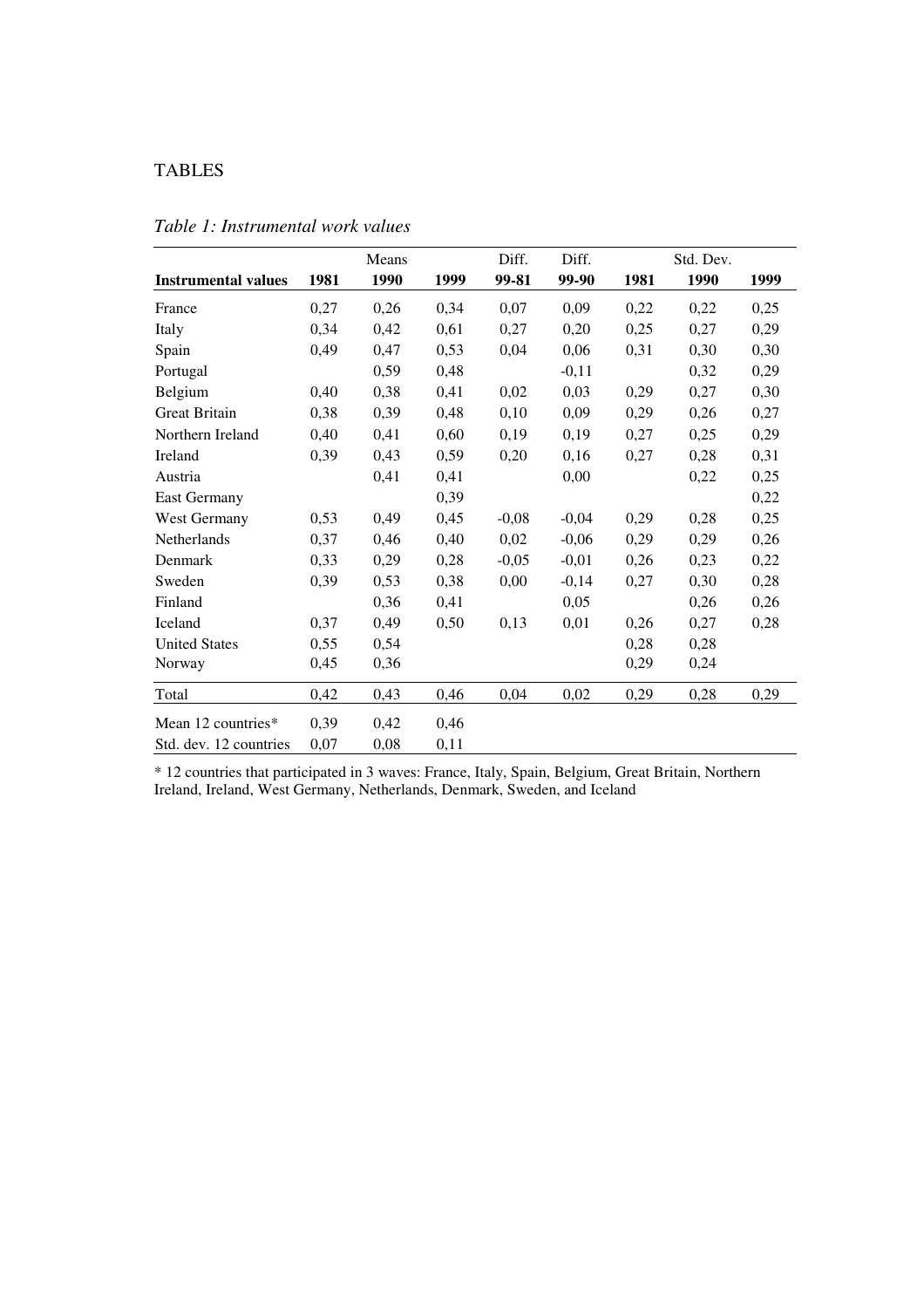|                          |      | Means |      | Diff.   | Diff.   |      | Std. Dev. |      |
|--------------------------|------|-------|------|---------|---------|------|-----------|------|
| <b>Expressive values</b> | 1981 | 1990  | 1999 | 99-81   | 99-90   | 1981 | 1990      | 1999 |
| France                   | 0,32 | 0,40  | 0,46 | 0,13    | 0,06    | 0,24 | 0,24      | 0,27 |
| Italy                    | 0,37 | 0,46  | 0,66 | 0,28    | 0,19    | 0,26 | 0,28      | 0,30 |
| Spain                    | 0,43 | 0,41  | 0,45 | 0,02    | 0,05    | 0,32 | 0,31      | 0,34 |
| Portugal                 |      | 0,57  | 0,47 |         | $-0,10$ |      | 0,33      | 0,31 |
| Belgium                  | 0,37 | 0,42  | 0,49 | 0,12    | 0,07    | 0,31 | 0,28      | 0,29 |
| <b>Great Britain</b>     | 0,48 | 0,46  | 0,45 | $-0,03$ | $-0,01$ | 0,28 | 0,27      | 0,28 |
| Northern Ireland         | 0,40 | 0,41  | 0,56 | 0,16    | 0,14    | 0,29 | 0,24      | 0,32 |
| Ireland                  | 0,40 | 0,47  | 0,59 | 0,20    | 0,13    | 0,27 | 0,28      | 0,32 |
| Austria                  |      | 0,47  | 0,49 |         | 0,02    |      | 0,25      | 0,28 |
| East Germany             |      |       | 0,45 |         |         |      |           | 0,27 |
| West Germany             | 0,58 | 0,57  | 0,50 | $-0,09$ | $-0,07$ | 0,27 | 0,26      | 0,27 |
| <b>Netherlands</b>       | 0,42 | 0,59  | 0,53 | 0,12    | $-0,05$ | 0,28 | 0,27      | 0,25 |
| Denmark                  | 0,43 | 0,43  | 0,45 | 0,02    | 0,02    | 0,27 | 0,24      | 0,23 |
| Sweden                   | 0,44 | 0,64  | 0,50 | 0,06    | $-0,14$ | 0,27 | 0,27      | 0,25 |
| Finland                  |      | 0,41  | 0,48 |         | 0,07    |      | 0,29      | 0,26 |
| Iceland                  | 0,46 | 0,61  | 0,60 | 0,14    | 0,00    | 0,25 | 0,27      | 0,30 |
| <b>United States</b>     | 0,60 | 0,56  |      |         |         | 0,29 | 0,30      |      |
| Norway                   | 0,53 | 0,47  |      |         |         | 0,30 | 0,26      |      |
| Total                    | 0,46 | 0,49  | 0,51 | 0,06    | 0,03    | 0,29 | 0,29      | 0,29 |
| Mean 12 countries*       | 0,43 | 0,49  | 0,52 |         |         |      |           |      |
| Std. dev. 12 countries   | 0,07 | 0,09  | 0,07 |         |         |      |           |      |

|  |  | Table 2: Expressive work values |  |  |
|--|--|---------------------------------|--|--|
|  |  |                                 |  |  |

\*12 countries that participated in 3 waves: France, Italy, Spain, Belgium, Great Britain, Northern Ireland, Ireland, West Germany, Netherlands, Denmark, Sweden, and Iceland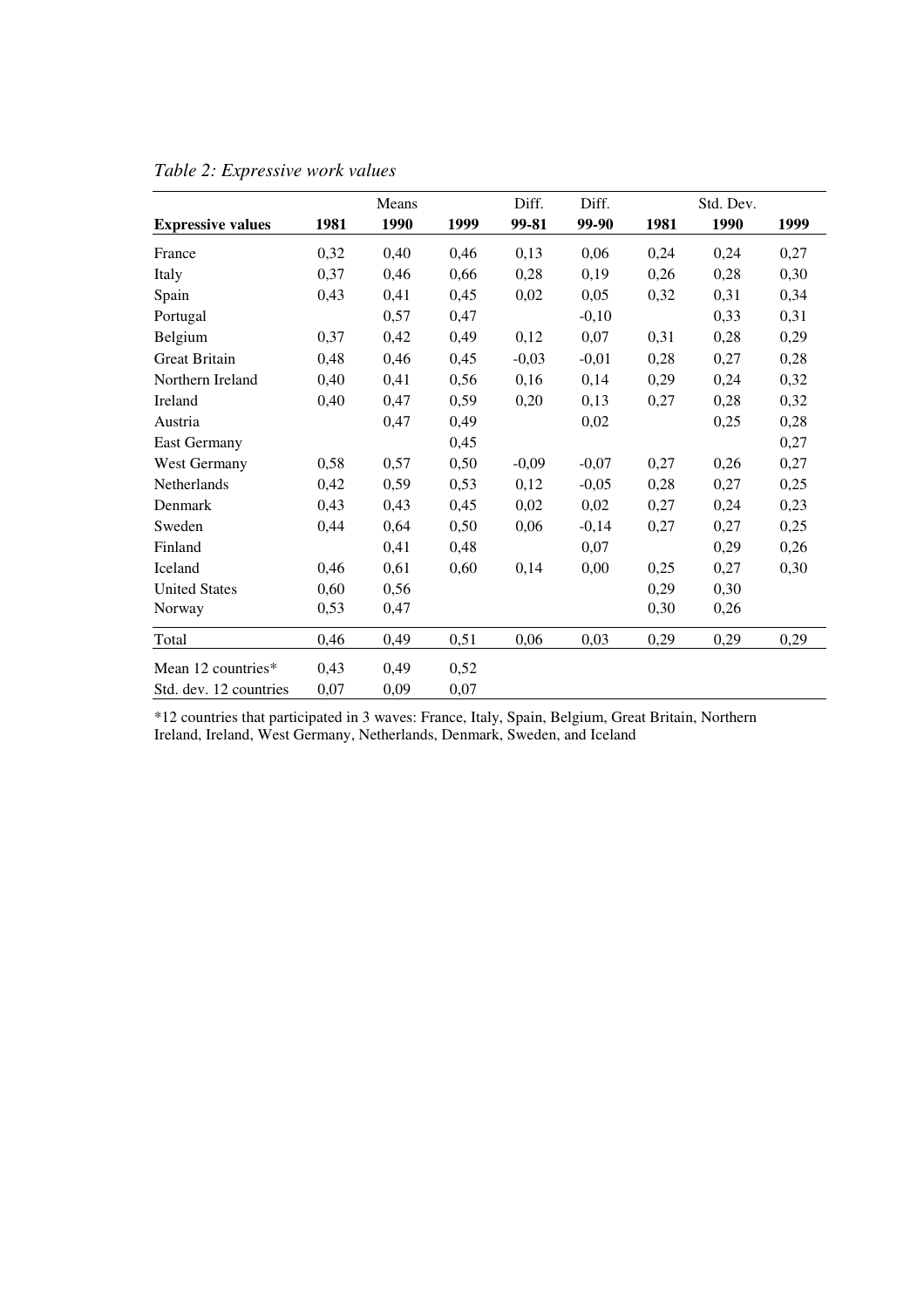|                        | Means* |      | Diff.   | <b>Standard Deviation</b> |      |  |  |
|------------------------|--------|------|---------|---------------------------|------|--|--|
| Importance of work     | 1990   | 1999 | 99-90   | 1990                      | 1999 |  |  |
| France                 | 3,52   | 3,62 | 0,10    | 0,68                      | 0,66 |  |  |
| Italy                  | 3,57   | 3,55 | $-0,02$ | 0,61                      | 0,63 |  |  |
| Spain                  | 3,57   | 3,56 | $-0,01$ | 0,65                      | 0,66 |  |  |
| Portugal               | 3,29   | 3,52 | 0,23    | 0,58                      | 0,62 |  |  |
| Belgium                | 3,46   | 3,55 | 0,09    | 0,72                      | 0,71 |  |  |
| <b>Great Britain</b>   | 3,12   | 3,09 | $-0,03$ | 1,07                      | 0,95 |  |  |
| Northern Ireland       | 3,29   | 2,95 | $-0,34$ | 0,98                      | 1,08 |  |  |
| Ireland                | 3,53   | 3,29 | $-0,24$ | 0,75                      | 0,86 |  |  |
| Austria                | 3,53   | 3,54 | 0,01    | 0,66                      | 0,70 |  |  |
| <b>East Germany</b>    |        | 3,36 |         |                           | 0,92 |  |  |
| West Germany           | 3,09   | 3,12 | 0,03    | 0,84                      | 0,92 |  |  |
| <b>Netherlands</b>     | 3,38   | 3,29 | $-0,09$ | 0,72                      | 0,82 |  |  |
| Denmark                | 3,39   | 3,19 | $-0,20$ | 0,73                      | 0,83 |  |  |
| Sweden                 | 3,62   | 3,42 | $-0,20$ | 0,60                      | 0,75 |  |  |
| Finland                | 3,47   | 3,37 | $-0,10$ | 0,64                      | 0,75 |  |  |
| Iceland                | 3,46   | 3,50 | 0,04    | 0,71                      | 0,60 |  |  |
| <b>United States</b>   | 3,41   |      |         | 0,88                      |      |  |  |
| Norway                 | 3,68   |      |         | 0,58                      |      |  |  |
| Total                  | 3,44   | 3,40 | $-0,03$ | 0,75                      | 0,79 |  |  |
| Mean 15 countries**    | 3,42   | 3,37 |         |                           |      |  |  |
| Std. dev. 15 countries | 0,16   | 0,21 |         |                           |      |  |  |

*Table 3: Importance of work*

\*range is 1 'not at all important', 2 'not important', 3 'quite important', 4 'very important'

\*\*15 countries that participated in 2 waves: France, Italy, Spain, Portugal, Belgium, Great Britain, Northern Ireland, Ireland, Austria, West Germany, Netherlands, Denmark, Sweden, Finland, and Iceland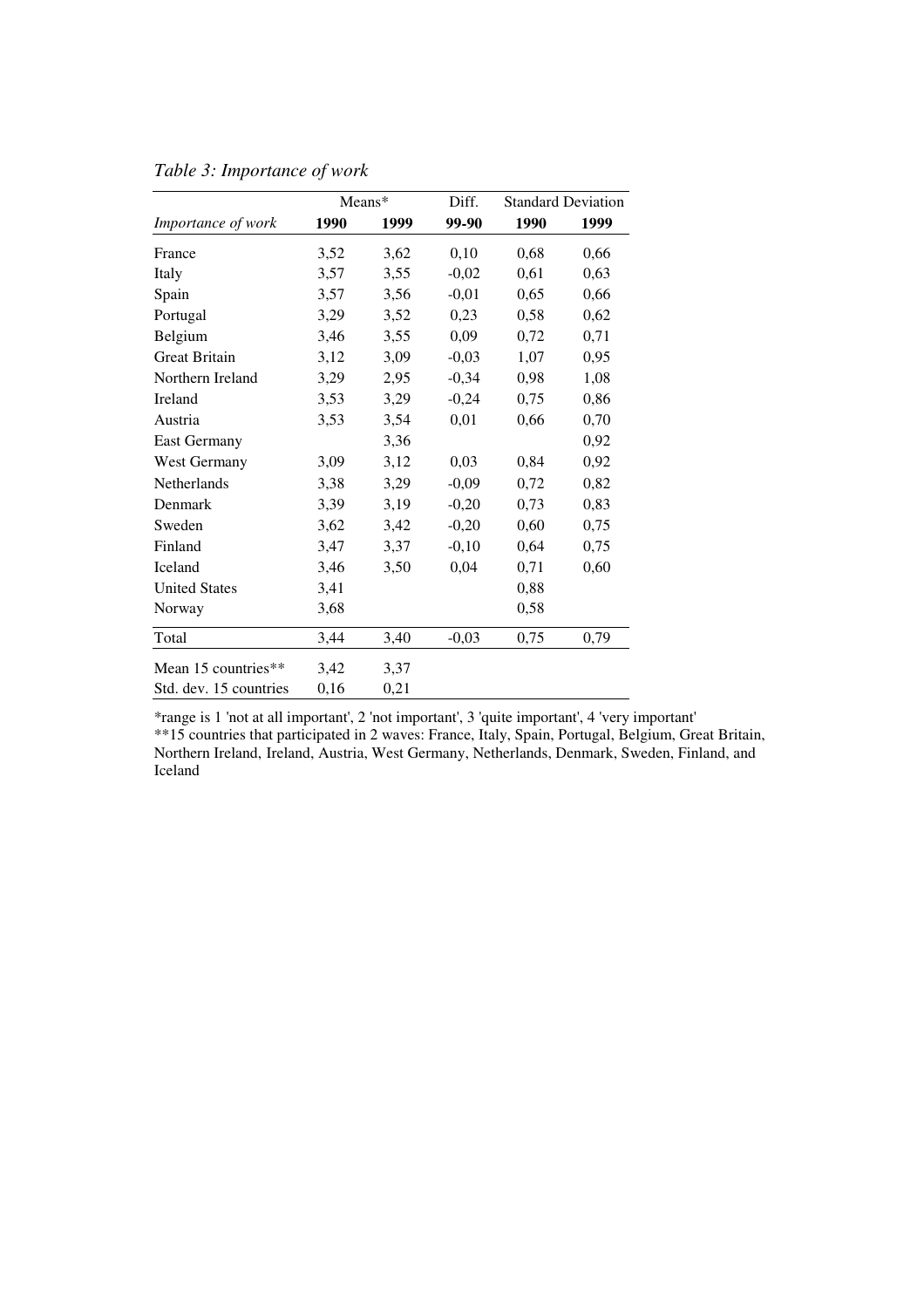| Instrumental values*   |     | <b>EVS</b> | wave        | 1981  |         |     | <b>EVS</b> | wave        | 1990  |          |     | <b>EVS</b> | wave        | 1999  |         |
|------------------------|-----|------------|-------------|-------|---------|-----|------------|-------------|-------|----------|-----|------------|-------------|-------|---------|
| $\%$                   | War | Boom       | <b>Bust</b> | Total | Diff.   | War | Boom       | <b>Bust</b> | Total | Diff.    | War | Boom       | <b>Bust</b> | Total | Diff.   |
| France                 | 25  | 28         | 29          | 27    | yes/war | 24  | 26         | 27          | 26    | no       | 31  | 32         | 37          | 34    | yes     |
| Italy                  | 37  | 32         | 31          | 34    | yes/war | 42  | 41         | 41          | 42    | no       | 62  | 59         | 62          | 61    | no      |
| Spain                  | 48  | 49         | 52          | 49    | no      | 47  | 45         | 48          | 47    | no       | 49  | 54         | 54          | 53    | no      |
| Belgium                | 37  | 42         | 43          | 40    | no      | 39  | 37         | 39          | 38    | no       | 41  | 40         | 42          | 41    | no      |
| <b>Great Britain</b>   | 36  | 39         | 40          | 38    | no      | 37  | 40         | 42          | 39    | yes/war  | 40  | 49         | 49          | 48    | yes/war |
| Northern Ireland       | 37  | 44         | 41          | 40    | no      | 40  | 42         | 41          | 41    | no       | 55  | 59         | 63          | 60    | yes/war |
| Ireland                | 38  | 39         | 39          | 39    | no      | 44  | 41         | 45          | 43    | no       | 61  | 59         | 56          | 59    | no      |
| West Germany           | 52  | 54         | 56          | 53    | no      | 45  | 50         | 53          | 49    | yes/war  | 42  | 44         | 48          | 45    | yes/war |
| Netherlands            | 36  | 38         | 40          | 37    | no      | 46  | 45         | 49          | 46    | no       | 36  | 39         | 43          | 40    | yes/war |
| Denmark                | 30  | 35         | 39          | 33    | yes/war | 22  | 29         | 35          | 29    | yes      | 25  | 28         | 30          | 28    | yes/war |
| Sweden                 | 37  | 40         | 44          | 39    | no      | 54  | 49         | 55          | 53    | yes/boom | 37  | 38         | 40          | 38    | no      |
| Iceland                | 36  | 39         | 37          | 37    | no      | 51  | 44         | 52          | 49    | yes/boom | 47  | 49         | 52          | 50    | no      |
| Total                  | 39  | 40         | 41          | 40    | yes/war | 41  | 41         | 44          | 42    | yes      | 45  | 46         | 48          | 46    | yes     |
| Mean 12 countries      | 37  | 40         | 41          | 39    |         | 41  | 41         | 44          | 42    |          | 44  | 46         | 48          | 46    |         |
| Std. dev. 12 countries | 7   | 7          | 8           | 7     |         | 10  | 7          | 8           | 8     |          | 11  | 11         | 10          | 11    |         |

*Table 4: Instrumental work values by generation by wave*

\*scale (alpha =.72) consists of 7 aspects of <sup>a</sup> job that people say are important: 'good hours', 'generous holidays', 'good pay', 'not too much pressure', 'good job security', 'good chances for promotion', 'a job respected by people in general'

War <sup>=</sup> war generation, born before 1940; Boom <sup>=</sup> baby boom generation, born 1940 - 1959; Bust <sup>=</sup> baby bust generation, born after 1959

Diff. = does the youngest generation (baby bust) differ from the older generations? yes = differs from both older generations; yes/war = differs from war generation, but not from baby boom generation; yes/boom <sup>=</sup> differs from baby boom generation, but not from war generation; no <sup>=</sup> no difference between generations; differences are analyzed with *one-way anova* (post hoc multiple comparisons, Tukey HSD test)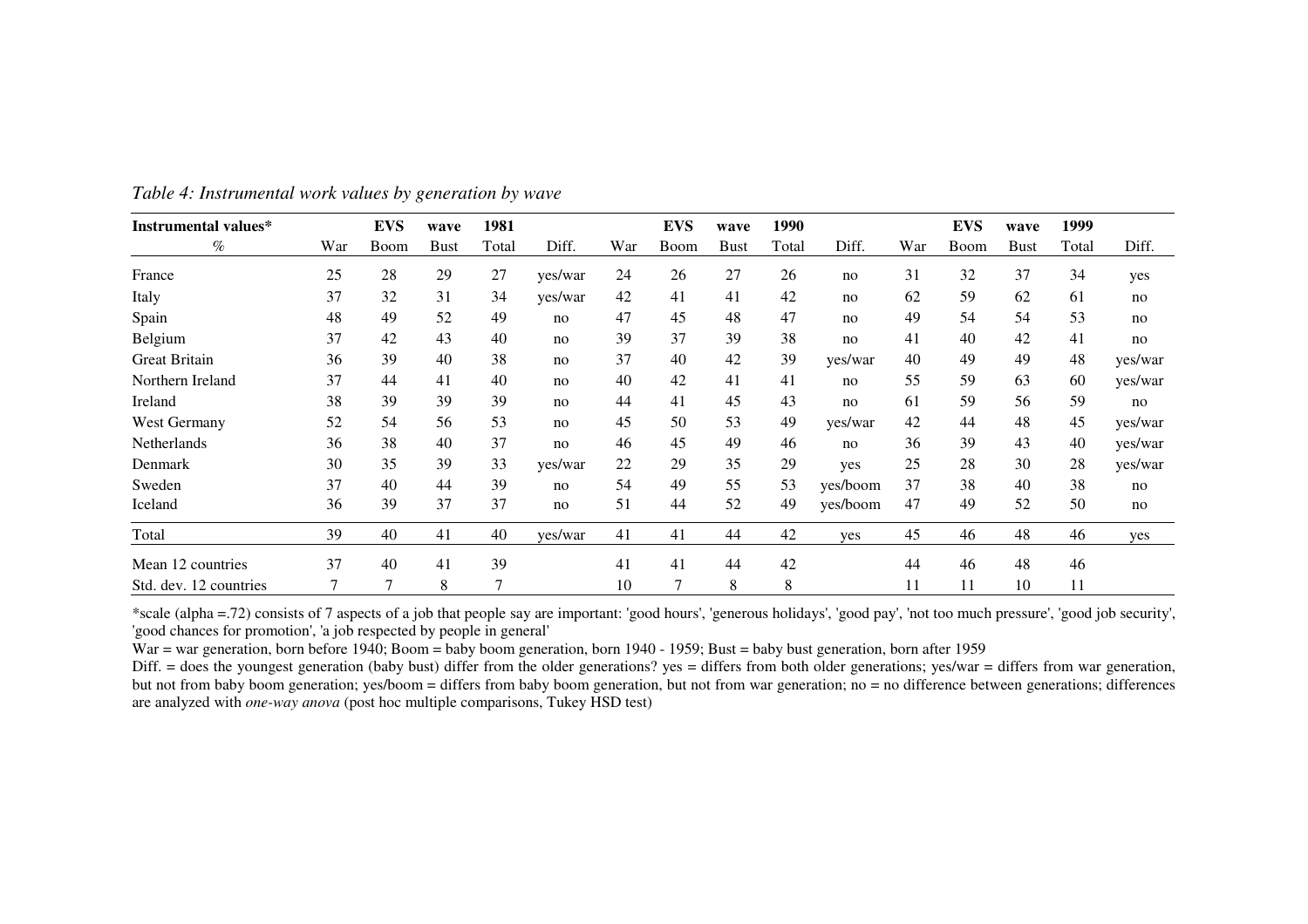| <b>Expressive values*</b> |        | <b>EVS</b> | wave        | 1981  |         |     | <b>EVS</b> | wave        | 1990  |         |     | <b>EVS</b> | wave        | 1999  |          |
|---------------------------|--------|------------|-------------|-------|---------|-----|------------|-------------|-------|---------|-----|------------|-------------|-------|----------|
| $\%$                      | War    | Boom       | <b>Bust</b> | Total | Diff.   | War | Boom       | <b>Bust</b> | Total | Diff.   | War | Boom       | <b>Bust</b> | Total | Diff.    |
| France                    | 31     | 33         | 34          | 32    | no      | 37  | 40         | 42          | 40    | yes/war | 41  | 44         | 50          | 46    | yes      |
| Italy                     | 37     | 37         | 37          | 37    | no      | 43  | 46         | 49          | 46    | yes/war | 65  | 63         | 68          | 66    | yes/boom |
| Spain                     | 41     | 44         | 48          | 43    | yes/war | 38  | 39         | 44          | 41    | yes     | 41  | 46         | 48          | 45    | yes/war  |
| Belgium                   | 33     | 40         | 41          | 37    | yes/war | 40  | 41         | 46          | 42    | yes     | 48  | 46         | 51          | 49    | yes/boom |
| <b>Great Britain</b>      | 46     | 49         | 51          | 48    | yes/war | 44  | 47         | 48          | 46    | no      | 41  | 47         | 46          | 45    | no       |
| Northern Ireland          | 40     | 41         | 34          | 40    | no      | 41  | 40         | 44          | 41    | no      | 51  | 57         | 57          | 56    | yes/war  |
| Ireland                   | 37     | 40         | 45          | 40    | yes     | 46  | 43         | 52          | 47    | yes     | 59  | 60         | 58          | 59    | no       |
| West Germany              | 56     | 60         | 63          | 58    | yes/war | 54  | 58         | 59          | 57    | yes/war | 47  | 50         | 52          | 50    | yes/war  |
| Netherlands               | 37     | 44         | 47          | 42    | yes/war | 57  | 57         | 64          | 59    | yes     | 48  | 51         | 58          | 53    | yes      |
| Denmark                   | 37     | 46         | 53          | 43    | yes     | 35  | 44         | 51          | 43    | yes     | 39  | 45         | 48          | 45    | yes/war  |
| Sweden                    | 41     | 46         | 49          | 44    | yes/war | 64  | 62         | 66          | 64    | no      | 46  | 50         | 52          | 50    | yes/war  |
| Iceland                   | 45     | 48         | 44          | 46    | no      | 59  | 59         | 63          | 61    | no      | 58  | 60         | 61          | 60    | no       |
| Total                     | 40     | 44         | 46          | 43    | yes     | 45  | 47         | 51          | 48    | yes     | 49  | 52         | 54          | 52    | yes      |
| Mean 12 countries         | 40     | 44         | 46          | 43    |         | 47  | 48         | 52          | 49    |         | 49  | 52         | 54          | 52    |          |
| Std. dev. 12 countries    | $\tau$ | 7          | 8           |       |         | 10  | 9          | 9           | 9     |         | 8   | 7          | 6           | 7     |          |

*Table 5: Expressive work values by generation by wave*

\*scale (alpha =.80) consists of 10 aspects of <sup>a</sup> job that people say are important: 'an opportunity to use initiative', 'a responsible job', 'a job in which you feel you can achieve something', 'a job that meets one's abilities', 'a job that is interesting', 'meeting people', 'a useful job for society', 'a job respected by people in general', 'good chances for promotion', and 'pleasant people to work with'

War <sup>=</sup> war generation, born before 1940; Boom <sup>=</sup> baby boom generation, born 1940 - 1959; Bust <sup>=</sup> baby bust generation, born after 1959

Diff. = does the youngest generation (baby bust) differ from the older generations? yes = differs from both older generations; yes/war = differs from war generation, but not from baby boom generation; yes/boom <sup>=</sup> differs from baby boom generation, but not from war generation; no <sup>=</sup> no difference between generations; differences are analyzed with *one-way anova* (post hoc multiple comparisons, Tukey HSD test)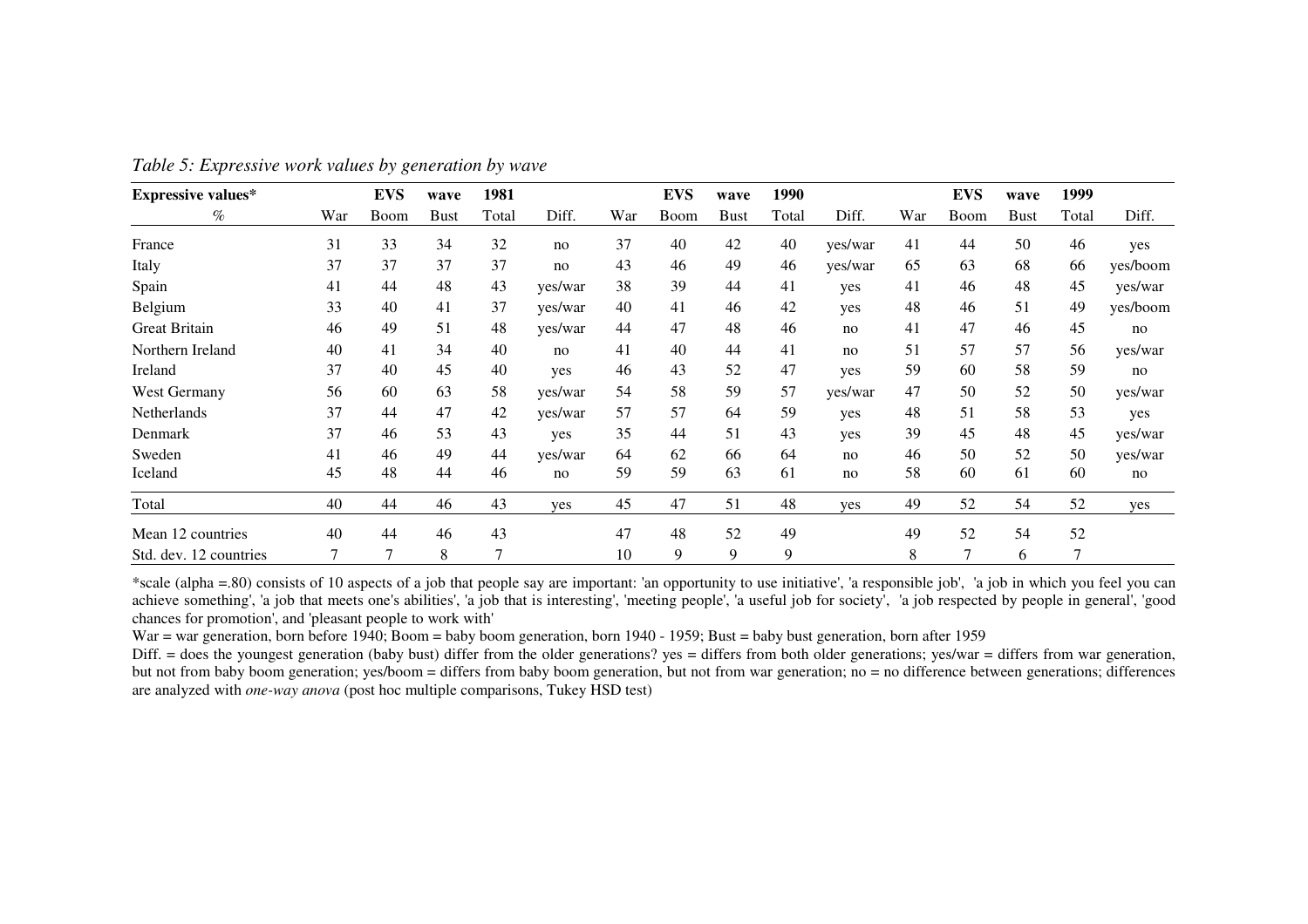| <b>Importance of work</b> |      | <b>EVS</b> | wave        | 1990  |          |      | <b>EVS</b> | wave        | 1999  |         |
|---------------------------|------|------------|-------------|-------|----------|------|------------|-------------|-------|---------|
| Means*                    | War  | Boom       | <b>Bust</b> | Total | Diff.    | War  | Boom       | <b>Bust</b> | Total | Diff.   |
| France                    | 3,50 | 3,53       | 3,55        | 3,52  | no       | 3,53 | 3,65       | 3,64        | 3,62  | yes/war |
| Italy                     | 3,60 | 3,55       | 3,57        | 3,57  | no       | 3,55 | 3,56       | 3,55        | 3,55  | no      |
| Spain                     | 3,53 | 3,63       | 3,54        | 3,57  | yes/boom | 3,43 | 3,65       | 3,57        | 3,56  | yes/war |
| Portugal                  | 3,31 | 3,30       | 3,26        | 3,29  | no       | 3,40 | 3,62       | 3,57        | 3,52  | yes/war |
| Belgium                   | 3,39 | 3,52       | 3,48        | 3,46  | yes/war  | 3,49 | 3,58       | 3,56        | 3,55  | no      |
| <b>Great Britain</b>      | 2,72 | 3,36       | 3,44        | 3,12  | yes/war  | 2,36 | 3,27       | 3,24        | 3,09  | yes/war |
| Northern Ireland          | 3,07 | 3,41       | 3,41        | 3,29  | yes/war  | 2,25 | 3,15       | 3,29        | 2,95  | yes/war |
| Ireland                   | 3,43 | 3,60       | 3,55        | 3,53  | no       | 2,82 | 3,43       | 3,44        | 3,29  | yes/war |
| Austria                   | 3,49 | 3,62       | 3,46        | 3,53  | yes/boom | 3,50 | 3,60       | 3,51        | 3,54  | no      |
| West Germany              | 3,00 | 3,22       | 3,06        | 3,09  | yes/boom | 2,69 | 3,32       | 3,35        | 3,12  | yes/war |
| Netherlands               | 3,49 | 3,33       | 3,35        | 3,38  | yes/war  | 3,01 | 3,36       | 3,37        | 3,29  | yes/war |
| Denmark                   | 3,37 | 3,40       | 3,38        | 3,39  | no       | 2,99 | 3,24       | 3,24        | 3,19  | yes/war |
| Sweden                    | 3,68 | 3,63       | 3,52        | 3,62  | yes      | 3,21 | 3,47       | 3,48        | 3,42  | yes/war |
| Finland                   | 3,57 | 3,54       | 3,21        | 3,47  | yes      | 3,14 | 3,52       | 3,36        | 3,37  | yes     |
| Iceland                   | 3,55 | 3,52       | 3,32        | 3,46  | yes      | 3,61 | 3,58       | 3,41        | 3,50  | yes     |
| Total                     | 3,35 | 3,49       | 3,42        | 3,44  | yes      | 3,20 | 3,49       | 3,46        | 3,40  | yes/war |
| Mean 15 countries         | 3,38 | 3,48       | 3,41        | 3,42  |          | 3,13 | 3,47       | 3,44        | 3,37  |         |
| Std. dev. 15 countries    | 0,26 | 0,13       | 0,15        | 0,16  |          | 0,44 | 0,16       | 0,13        | 0,21  |         |

*Table 6: Importance of work by generation by wave*

\*range is 1 'not at all important', 2 'not important', 3 'quite important', 4 'very important'

War <sup>=</sup> war generation, born before 1940; Boom <sup>=</sup> baby boom generation, born 1940 - 1959; Bust <sup>=</sup> baby bust generation, born after 1959

Diff. = does the youngest generation (baby bust) differ from the older generations? yes = differs from both older generations; yes/war = differs from war generation, but not from baby boom generation; yes/boom <sup>=</sup> differs from baby boom generation, but not from war generation; no <sup>=</sup> no difference between generations; differences are analyzed with *one-way anova* (post hoc multiple comparisons, Tukey HSD test)